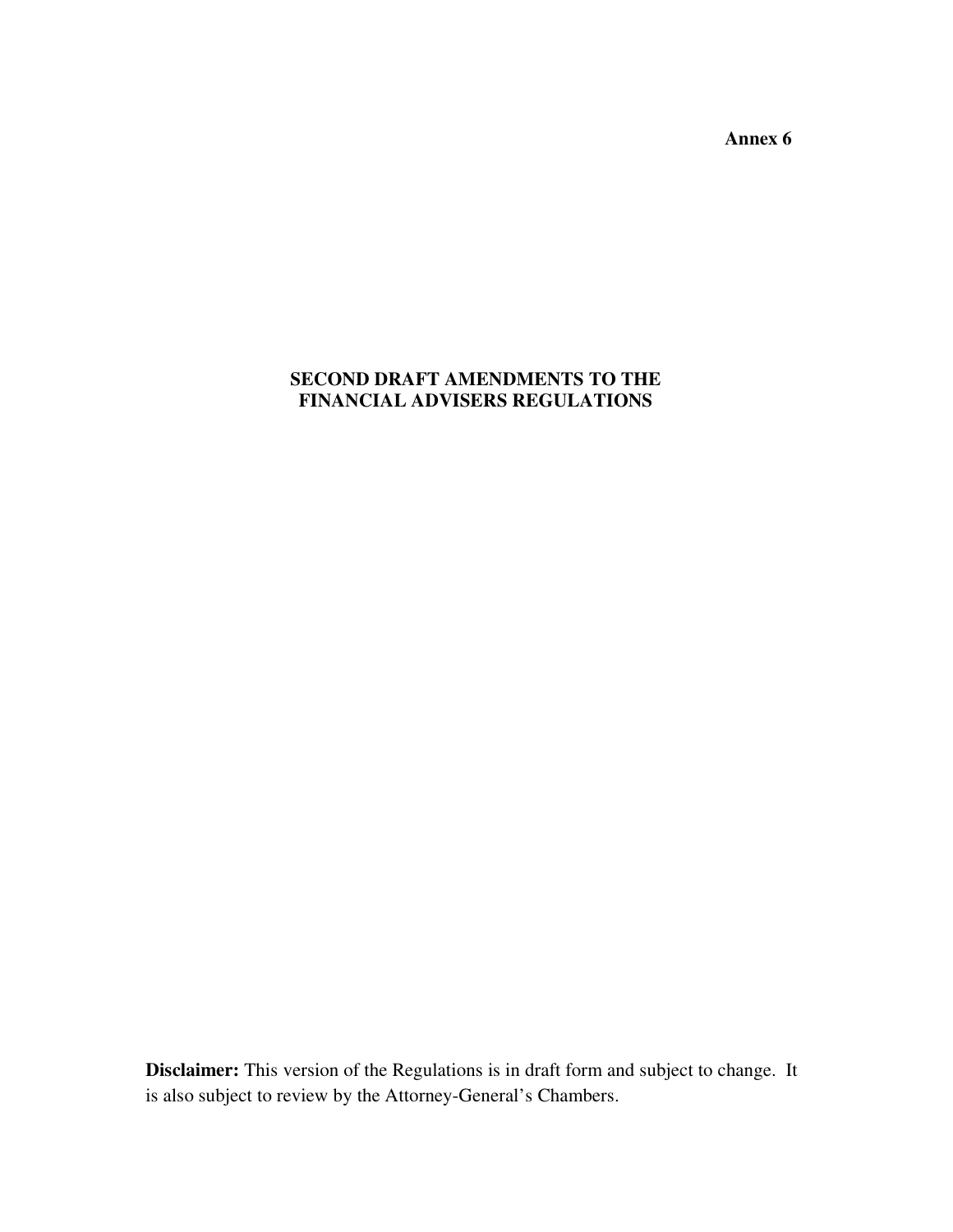## FINANCIAL ADVISERS ACT (CHAPTER 110)

## FINANCIAL ADVISERS (AMENDMENT NO. 2) REGULATIONS 2015

In exercise of the powers conferred by sections 10, 23, 23C, 23D, 44A, 44B, 55A, 55B, and 104 of the Financial Advisers Act, the Monetary Authority of Singapore hereby makes the following Regulations:

#### **Citation and commencement**

**1.—** (1) These Regulations may be cited as the Financial Advisers (Amendment) Regulations 2015 and shall (with the exception of regulations 4 and 6) come into operation on [date the Regulations come into effect].

(2) Regulations 4 and 6 shall come into operation on  $1<sup>st</sup>$  January 2016.

#### **Amendment of regulation 2**

**2.** Regulation 2(1) of the Financial Advisers Regulations (referred to in these Regulations as the principal Regulations) is amended –

(a) by deleting the definition of "base capital" and substituting with the following:

" "base capital" in relation to an applicant for grant of a financial adviser's licence, a licensed financial adviser or registered insurance broker (as the case may be), means the sum of—

- (a) the following items in the latest account of the applicant, the licensed financial adviser or registered insurance broker (as the case may be):
	- (i) paid-up ordinary share capital; and
	- (ii) paid-up irredeemable and non-cumulative preference share capital; and
- (b) any unappropriated profit or loss in the latest audited accounts of the applicant, the licensed financial adviser or registered insurance broker (as the case may be),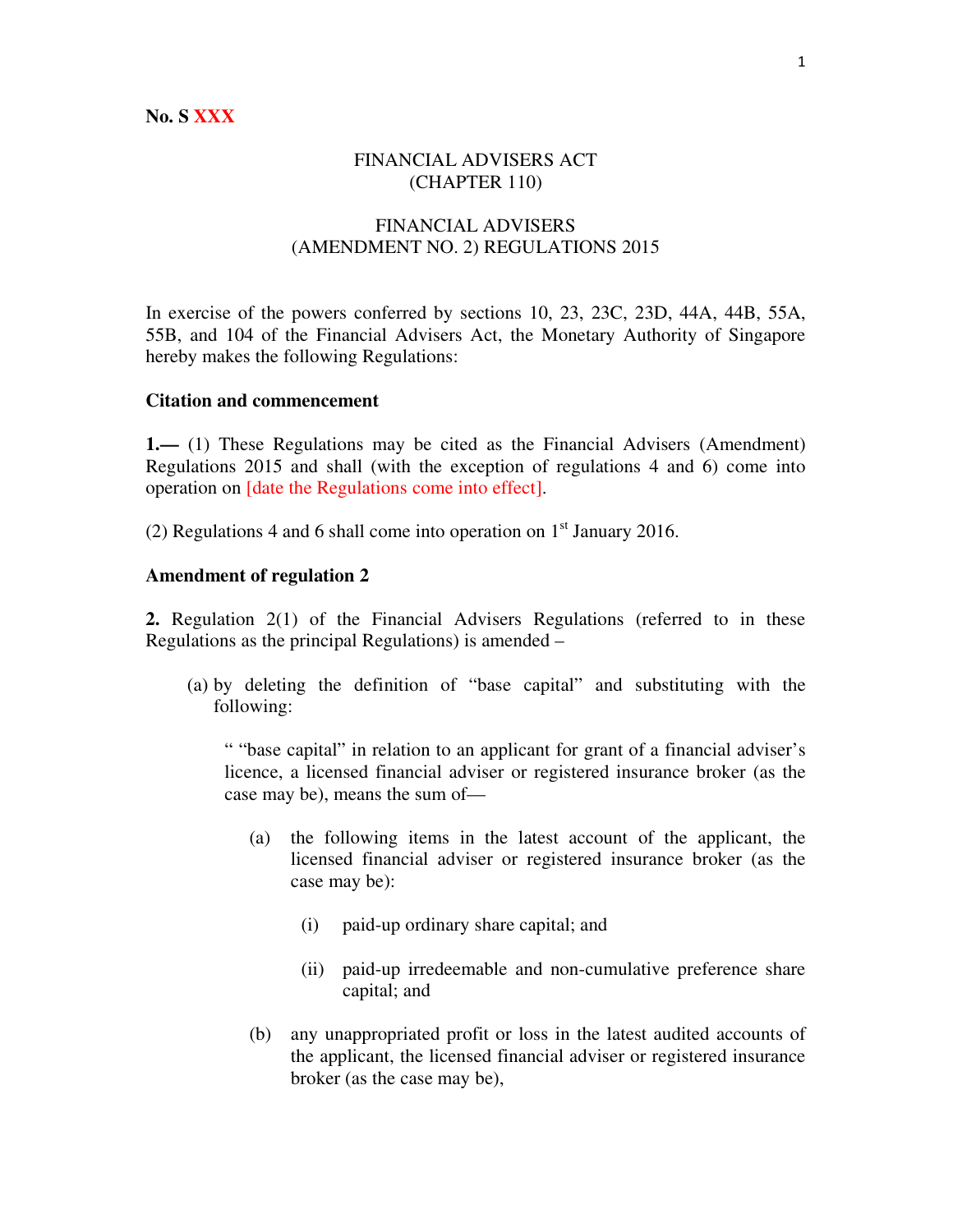less any interim loss in the latest accounts of the applicant, the licensed financial adviser or registered insurance broker (as the case may be) and any dividend that has been declared since the latest audited accounts of the applicant, the licensed financial adviser or registered insurance broker (as the case may be);";

(b) by inserting, immediately before "expert investor", the following definition:

"existing product" has the same meaning as in regulation 2 of the Financial Advisers (Exemption from Sections 25 to 29 and 36) Regulations;";

(c) by inserting, immediately after "net head office funds", the following definitions:

"new product" has the same meaning as in regulation 2 of the Financial Advisers (Exemption from Sections 25 to 29 and 36) Regulations;

"non-financial advisory activity" means —

- (a) in relation to a licensed financial adviser, any activity referred to in section  $55A(1)(b)$  to (d) of the Act; and
- (b) in relation to an appointed or provisional representative, any activity referred to in section  $55B(1)(ii)$  to (iv) of the Act;"; and
- (d) by inserting, immediately after the definition of "Registered Fund Management Company", the following definition:

"registered insurance broker" has the same meaning as in section 1A of the Insurance Act (Cap. 142);".

**3.** The principal Regulations are amended by inserting, immediately after regulation 17, the following new Part IIIA:

### "**PART IIIA**

#### **FINANCIAL REQUIREMENTS FOR EXEMPT FINANCIAL ADVISERS**

#### **Non-application of regulations 17B to 17G**

**17A.—** (1) Regulations 17B to 17G shall apply to a registered insurance broker who is an exempt financial adviser, unless —

- (a) the registered insurance broker carries on a business of providing any or all of the following types of financial advisory services –
	- (i) advising others (other than in the manner specified in sub-paragraph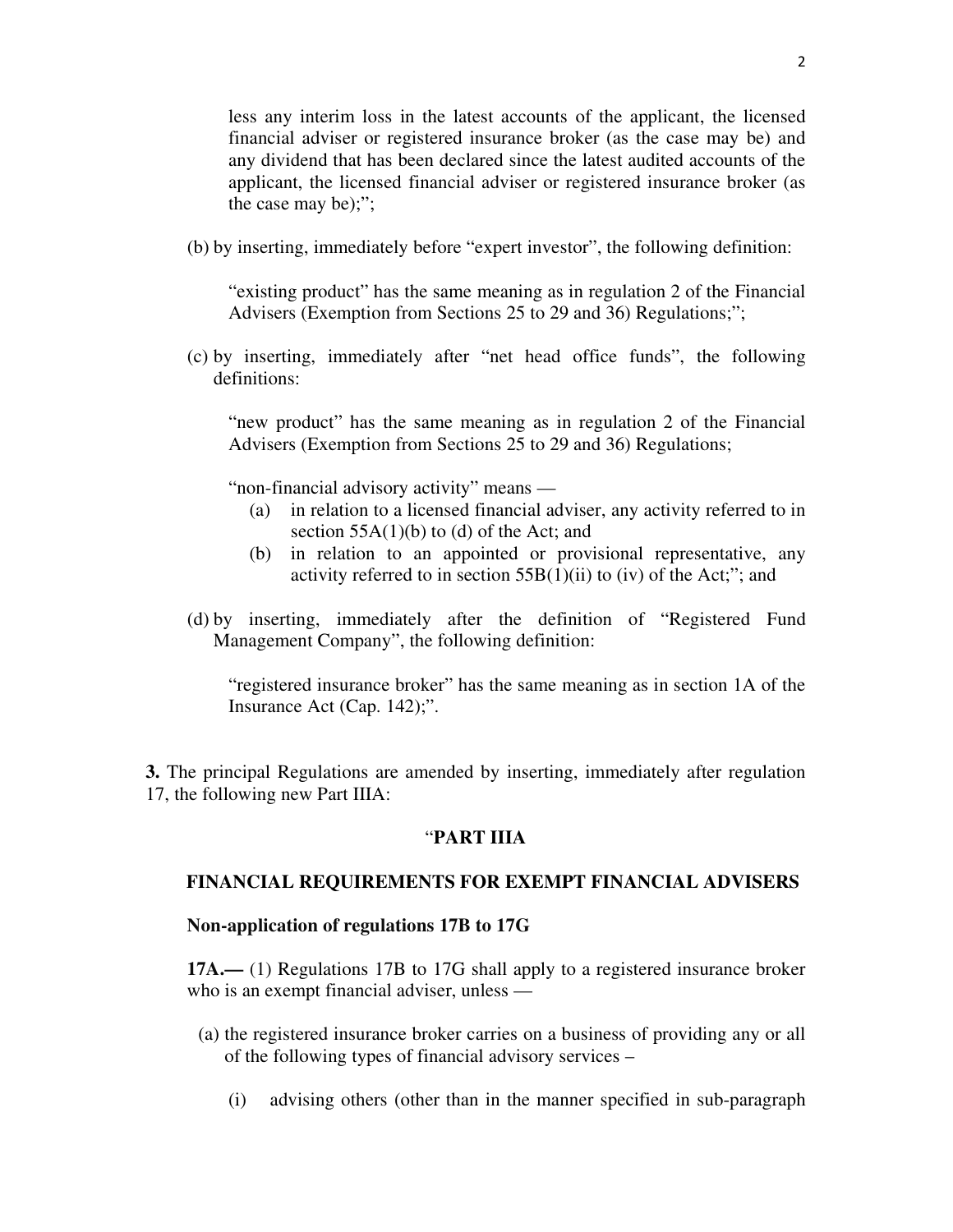(ii)), either directly or through publications or writings, and whether in electronic, print or other form, concerning any group life policies or incidental individual life policies, other than a contract of reinsurance;

- (ii) advising others by issuing or promulgating research analyses or research reports, whether in electronic, print or other form, concerning any group life policies or incidental individual life policies, other than a contract of reinsurance; or
- (iii) arranging of any contract of insurance in respect of any group life policies or incidental individual life polices, other than a contract of reinsurance;
- (b) if applicable, the revenue of the registered insurance broker earned from carrying on a business concerning or in respect of incidental individual life policies in a financial year does not at any time exceed \$200,000; and
- (c) the revenue of the registered insurance broker earned from carrying on a business of providing the types of financial advisory services referred to in sub-paragraph (a) in a financial year does not at any time exceed 25% of the total revenue of the registered insurance broker from its business as an insurance broker and of providing financial advisory services in its immediately preceding financial year.

(2) For the purposes of paragraph  $(1)(c)$ , in the case where the registered insurance broker does not have an immediately preceding financial year, the revenue of the registered insurance broker earned from carrying on a business of providing the types of financial advisory services referred to in paragraph 1(a) in a financial year shall not at any time exceed 25% of the applicable minimum financial requirements under regulation 17B.

(3) For the purpose of this regulation–

"corporate client" in relation to a registered insurance broker, means any client or prospective client which is not an individual, for whom the registered insurance broker acts as an agent in respect of –

- (a) policies relating to general business and long-term accident and health policies, other than insurance policies relating to reinsurance business; or
- (b) reinsurance of liabilities under insurance policies relating to life business or general business;

"general business" means the insurance business referred to in section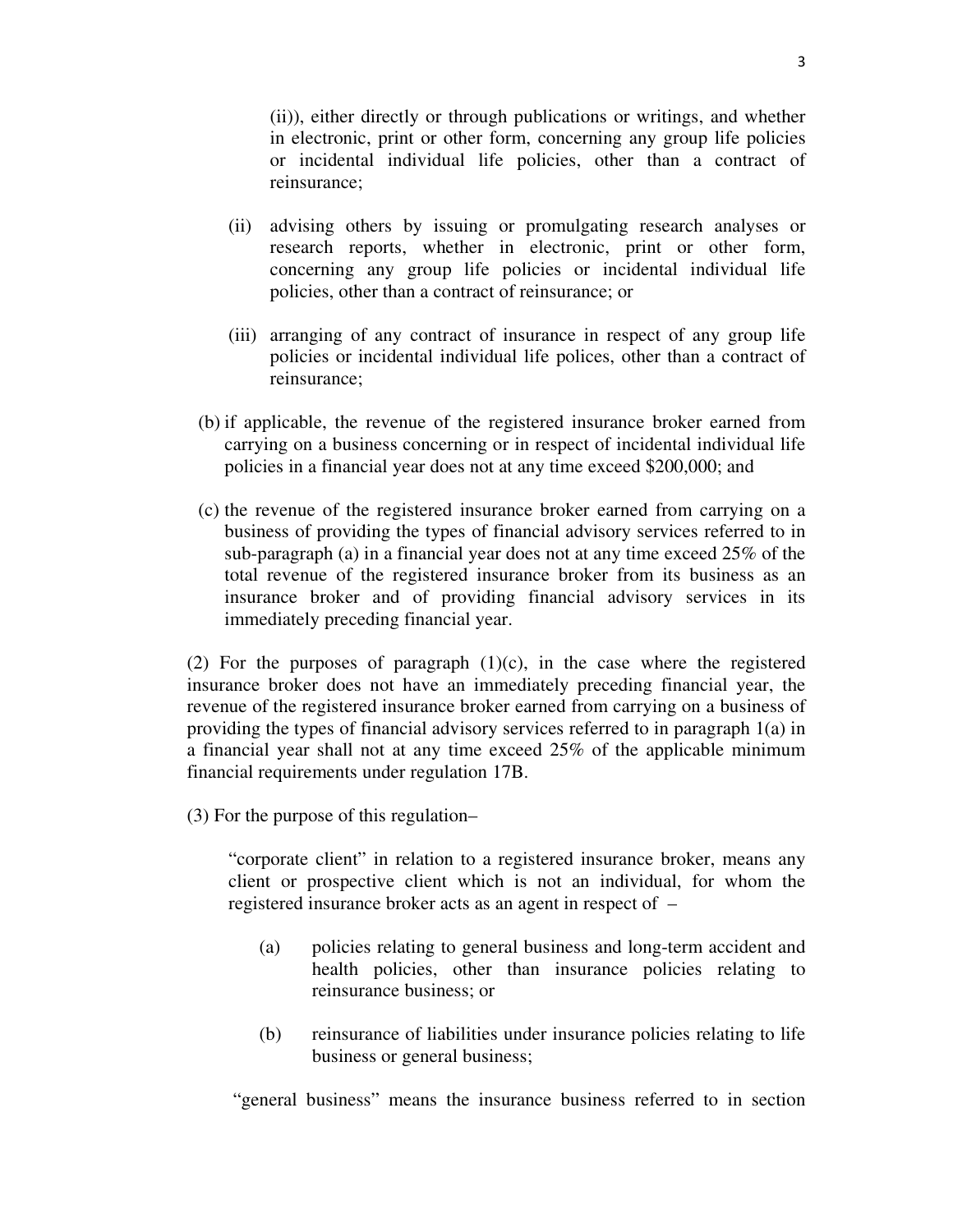$2(1)(b)$  of the Insurance Act (Cap.142);

"group life policy" means any life policy which a policy owner enters into or intends to enter into for and on behalf of two or more persons who are named as the insured under the life policy;

"incidental individual life policy" in relation to a registered insurance broker, means any life policy in respect of which the registered insurance broker provides the types of financial advisory services referred to in paragraph  $(1)(a)$  to –

- (a) any shareholder of the corporate client;
- (b) any director of the corporate client; or
- (c) any person by whatever name described, who is in the direct employment of, or acting for or by arrangement with, the corporate client;

"life business" means the insurance business referred to in section  $2(1)(a)$ of the Insurance Act;

"long-term accident and health policy" has the same meaning as in paragraph 4D of the First Schedule to the Insurance Act;

"revenue" in relation to a registered insurance broker, means the fees, brokerage, commissions and income earned in the ordinary course of business of the registered insurance broker.

# **Minimum financial requirements for registered insurance broker acting as financial adviser**

**17B.—** (1) For the purposes of section 10 read with section 23(4A) of the Act, a registered insurance broker who is an exempt financial adviser shall meet the following minimum financial requirements at the time it commences carrying on a business of providing any financial advisory service –

- (a) in the case of the registered insurance broker which intends to carry on a business of providing the financial advisory service of advising others by issuing or promulgating research analyses or research reports, whether in electronic, print or other form, concerning any investment product, its base capital is not less than \$250,000; or
- (b) in any other case, the base capital of the registered insurance broker is not less than –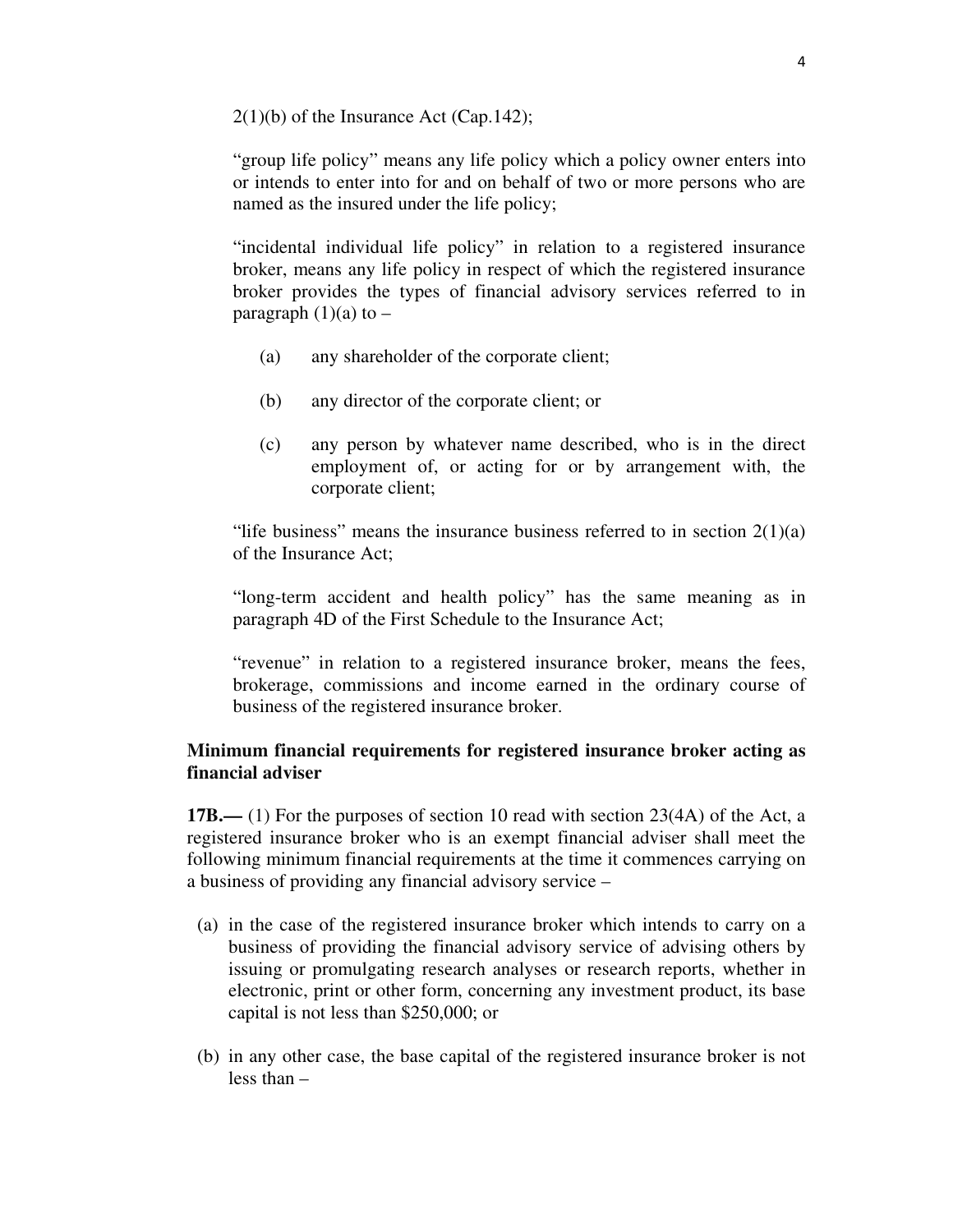- (i) \$500,000; or
- (ii) \$300,000, subject to the condition that the registered insurance broker provides a professional indemnity insurance policy –
	- (A) which is in addition to the professional indemnity insurance policy required under regulation 17G;
	- (B) which covers a limit of indemnity of an amount not less than \$500,000; and
	- (C) which amount of deductible does not exceed 10% of the base capital of the registered insurance broker.

(2) The Authority may vary the minimum financial requirements applicable to the registered insurance broker at the time it commences carrying on a business of providing any financial advisory service, by notice in writing, if the Authority considers it appropriate to do so in the circumstances of the case.

# **Where base capital of registered insurance broker acting as financial adviser falls below minimum financial requirements**

**17C.—** (1) For the purposes of section 10 read with section 23(4A) of the Act, a registered insurance broker who is an exempt financial adviser and has commenced the business of providing financial advisory services shall not cause or permit its base capital to fall below the minimum financial requirements applicable to the registered insurance broker under regulation 17B, paragraph (2) or paragraph (3), as the case may be.

(2) For the purposes of section 10 read with section 23(4A) of the Act, if a registered insurance broker, who is an exempt financial adviser, at any time during the period of its carrying on a business of providing financial advisory services, intends to commence or cease business of providing any financial advisory service or change the scope of its business of providing any financial advisory service, such that a different minimum financial requirement shall apply to it, it shall comply with the new minimum financial requirement applicable to it.

(3) The Authority may vary the minimum financial requirements applicable to the registered insurance broker, at any time during the period it carries on a business of providing financial advisory services, by notice in writing, if the Authority considers it appropriate to do so in the circumstances of the case.

(4) If the registered insurance broker fails to comply with paragraph (1) or becomes aware that it will fail to comply with that paragraph, the registered insurance broker shall immediately notify the Authority.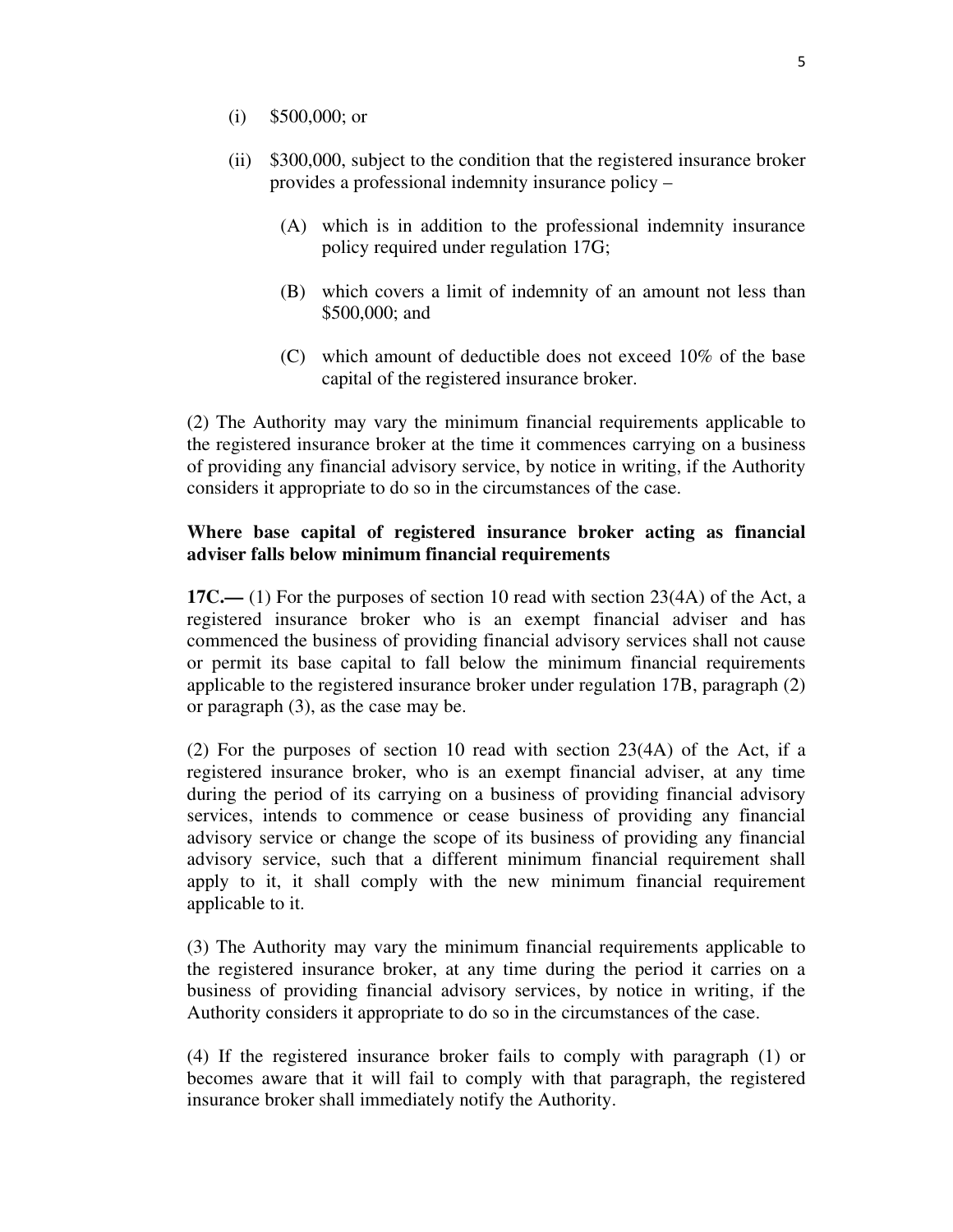(5) If the Authority is notified by the registered insurance broker under paragraph (4) or becomes aware that the registered insurance broker has failed to comply with paragraph  $(1)$ , the Authority may –

- (a) direct the registered insurance broker to immediately do one or more of the following:
	- (i) operate its business of providing any or all financial advisory services in such manner and on such conditions as the Authority may impose;
	- (ii) cease carrying on business of providing any or all financial advisory services until such time the registered insurance broker complies with paragraph (1); or
- (b) withdraw the exemption granted to the registered insurance broker under section 23(10) of the Act.

# **Financial resources and variation of financial resources**

**17D.**— Regulations 16, 16A(a) and 16B shall apply to a registered insurance broker who is an exempt financial adviser and has commenced the business of providing financial advisory services as if every reference in those regulations to a licensed financial adviser were a reference to the registered insurance broker and every reference in regulation 16 to regulations 16A to 16D were a reference to regulations 16A, 16B, 17E and 17F.

# **Financial resources of registered insurance broker not to fall below continuing financial requirements**

**17E.**—(1) For the purposes of section 10 read with section 23(4A) of the Act, a registered insurance broker who is an exempt financial adviser and has commenced the business of providing financial advisory services, shall at all times maintain financial resources of not less than —

- (a) in the case where it does not have an immediately preceding financial year, \$150,000; or
- (b) in any other case
	- (i) one-quarter of its relevant annual expenditure of the immediately preceding financial year; or
	- (ii) \$150,000,

whichever is the higher.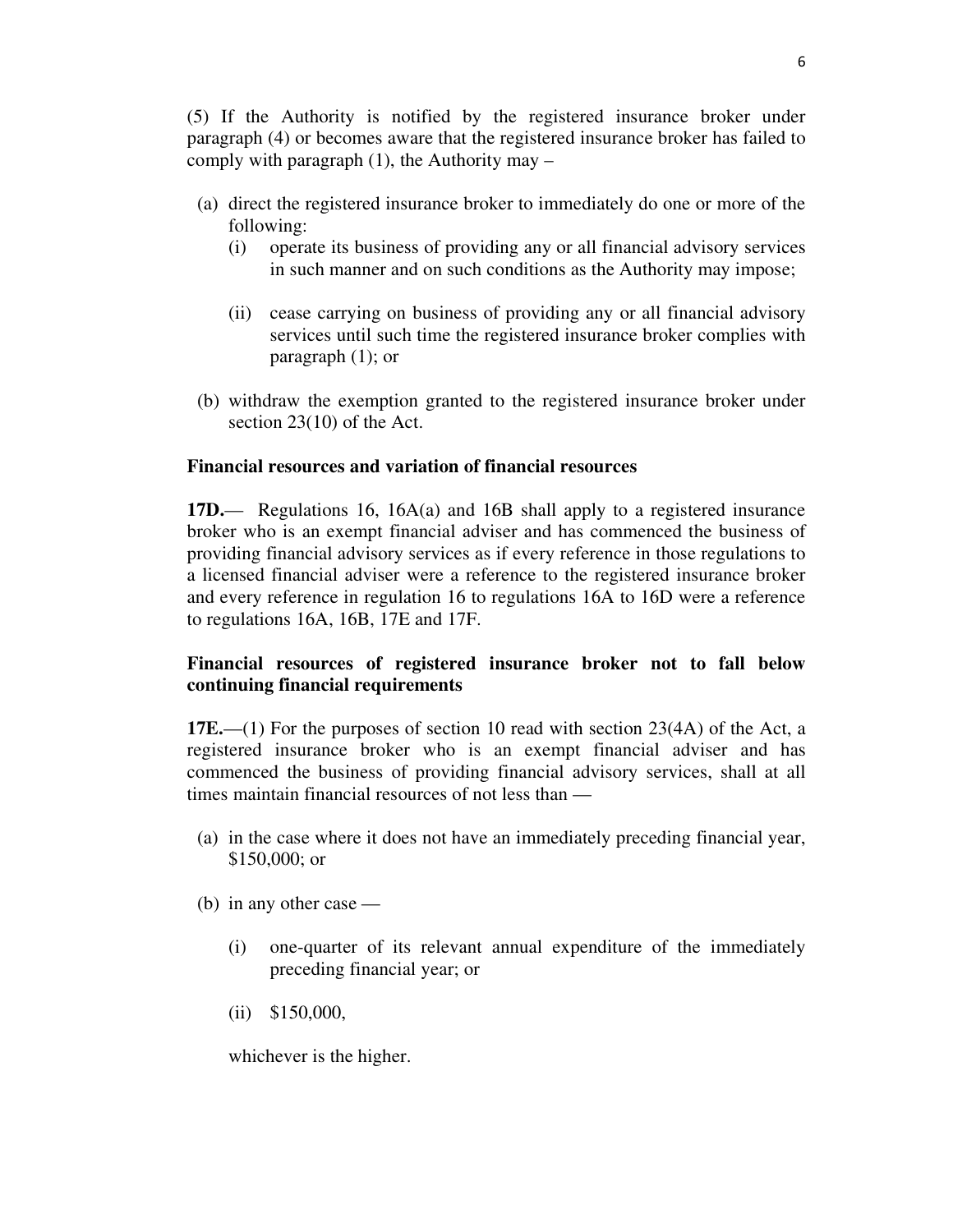(2) For the purposes of paragraph  $(1)(b)(i)$ , the relevant annual expenditure of the registered insurance broker for the immediately preceding financial year means the total expenditure of the registered insurance broker for that year less the following:

- (a) staff bonuses (except to the extent that they are guaranteed);
- (b) employees' and directors' shares in profits (except to the extent that they are guaranteed); and
- (c) any commission or fee paid to its representatives which is directly related to the commission or fee received by the registered insurance broker.

(3) The registered insurance broker shall compute its financial resources (if applicable) in accordance with regulation 16 read with regulation 17D —

- (a) at such time and frequency as may be specified by the Authority by notice in writing; or
- (b) where the Authority does not so specify, at such time and frequency as may be necessary for determining whether at any time its financial resources fall below its continuing financial requirements as set out in paragraph (1).

(4) The registered insurance broker shall compute its financial resources in accordance with the MAS notice that applies to him, any notice referred to in regulation 16A(a) read with regulation 17D given to the registered insurance broker, or both (whichever is applicable).

(5) If the registered insurance broker fails to comply with paragraph (1) or (3) or becomes aware that it will fail to comply with that paragraph, the registered insurance broker shall immediately notify the Authority.

(6) If the Authority is notified by the registered insurance broker under paragraph (5) or becomes aware that the registered insurance broker has failed to comply with paragraph (1) or (3), the Authority may withdraw the exemption granted to the registered insurance broker under section 23(10) of the Act.

# **Where financial resources of registered insurance broker fall below 120% of continuing financial requirements**

**17F**.—(1) For the purposes of section 10 read with section 23(4A) of the Act, a registered insurance broker who is an exempt financial adviser and has commenced the business of providing financial advisory services, shall immediately notify the Authority, if its financial resources fall below 120% of its continuing financial requirements.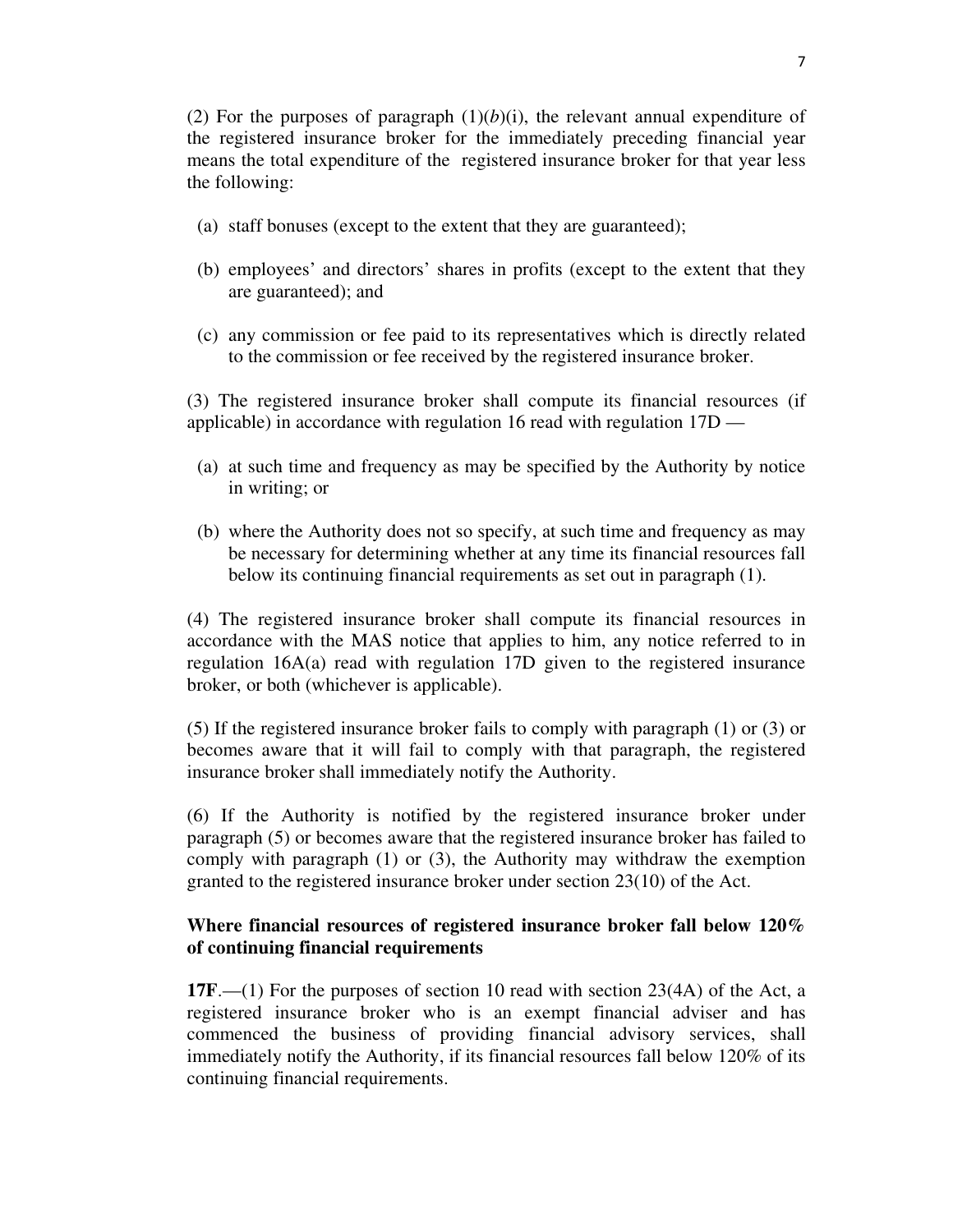(2) If the Authority is notified by the registered insurance broker under paragraph (1) or becomes aware that the financial resources of the registered insurance broker have fallen below 120% of its continuing financial requirements, the Authority may —

- (a) direct the registered insurance broker to immediately do one or more of the following:
	- (i) operate its business of providing any or all of financial advisory services in such manner and on such conditions as the Authority may impose;
	- (ii) cease carrying on business of providing any or all of the financial advisory services until such time that the registered insurance broker has demonstrated that its financial resources are not less than 120% of the continuing financial requirements of the registered insurance broker; or
- (b) withdraw the exemption of the registered insurance broker under section 23(10) of the Act.

#### **Professional indemnity insurance**

**17G.** – (1) For the purposes of section 10 read with section 23(4A) of the Act and subject to paragraph (4), a registered insurance broker who is an exempt financial adviser and intends to carry on or carries on a business of providing any or all types of financial advisory services to a client who is not an accredited investor, an expert investor or an institutional investor, shall have in force, at all times during the period the registered insurance broker carries on business in any or all financial advisory services, a professional indemnity insurance policy in respect of all types of financial advisory service to be provided or provided by the registered insurance broker.

(2) The professional indemnity insurance policy referred to in paragraph (1) shall –

- (a) have a limit of indemnity to be covered which is not less than the minimum professional indemnity insurance coverage requirements; and
- (b) have an amount of deductible which is not more than the maximum professional indemnity insurance deductible requirements,

applicable to the registered insurance broker under the Fourth Schedule.

(3) The registered insurance broker shall not, during the period it carries on business in any or all financial advisory services, cause or permit the limit of indemnity to be covered and amount of deductible to be allowed under the professional indemnity insurance policy to fall below the minimum professional indemnity insurance coverage requirements and to be more than the maximum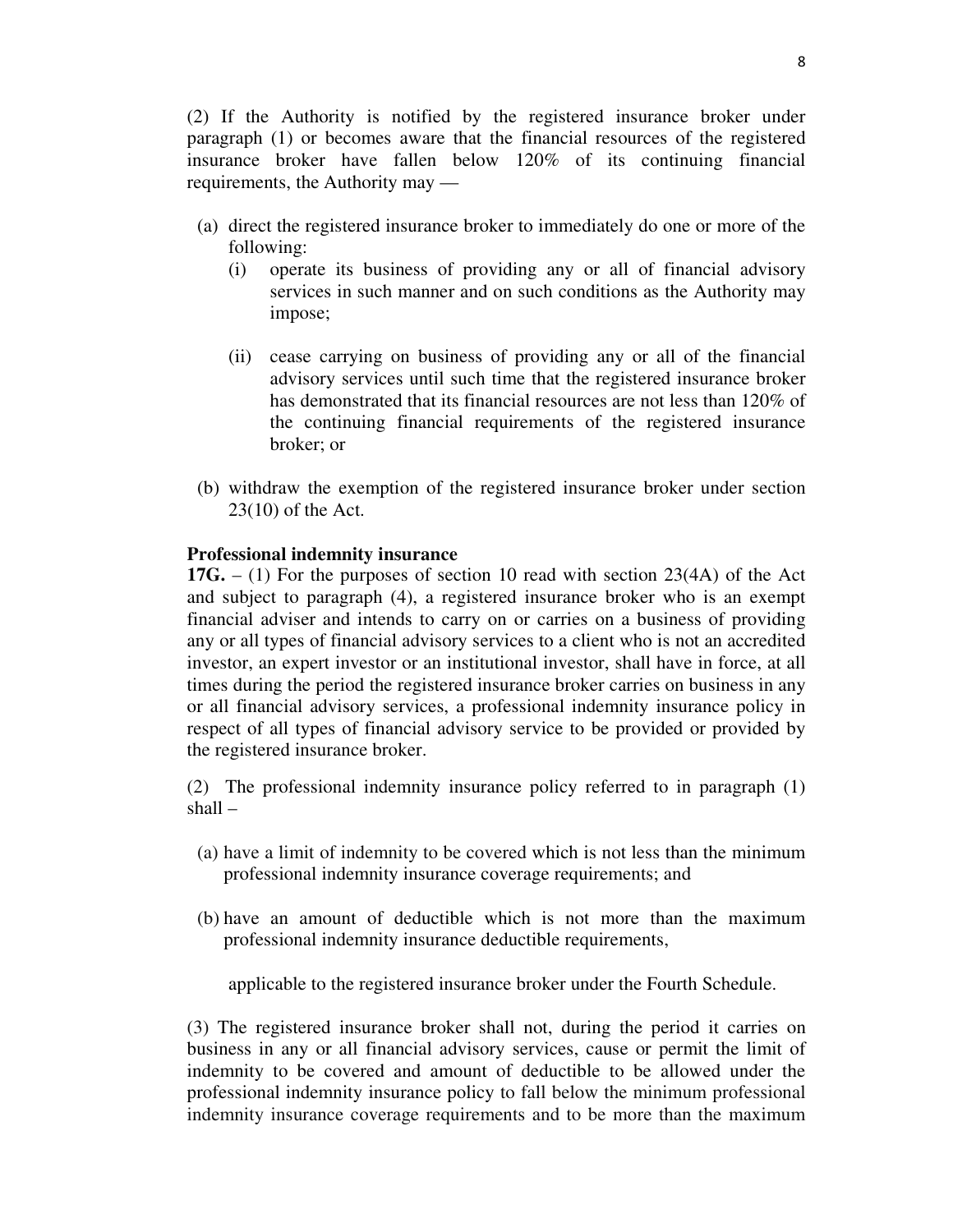professional indemnity insurance deductible requirements applicable to it under paragraph (2) respectively.

(4) The Authority may vary the minimum professional indemnity insurance coverage requirements or maximum professional indemnity insurance deductible requirements, or both, as the case may be, applicable to the registered insurance broker at any time during the period it carries on a business of providing any or all financial advisory services, by notice in writing, if the Authority considers it appropriate to do so in the circumstances of the case.".

## **New regulation 34A**

**4.** The principal Regulations are amended by inserting, immediately after regulation 34, the following regulation:

## "**Non-application of sections 44A and 44B of Act for certain persons**

**34A.**—(1) Sections 44A and 44B of the Act shall not apply to –

- (a) a licensed financial adviser or an exempt financial adviser
	- (i) who is exempt from section 27 of the Act under regulations 27A, 31, 32B, 34 or 36, or to whom section 27 of the Act does not apply under regulation 18A, in respect of the activity or activities for which the licensed financial adviser or exempt financial adviser is exempt under those regulations or section 27 of the Act is not applicable to; or
	- (ii) who is also a dealer in respect of its carrying on a business of providing execution-related advice;
- (b) a licensed financial adviser or an exempt financial adviser, in respect  $of -$ 
	- (i) any financial advisory service provided to a client who is a high net worth individual, an accredited investor, an expert investor or an institutional investor;
	- (ii) any recommendation made with respect to life policies which are sold as an ancillary product to loans with a simple payment basis for the insurance cover (including policies that cover outstanding loans through personal loans, car loans and credit card balances, but excluding mortgage reducing term assurance plans); or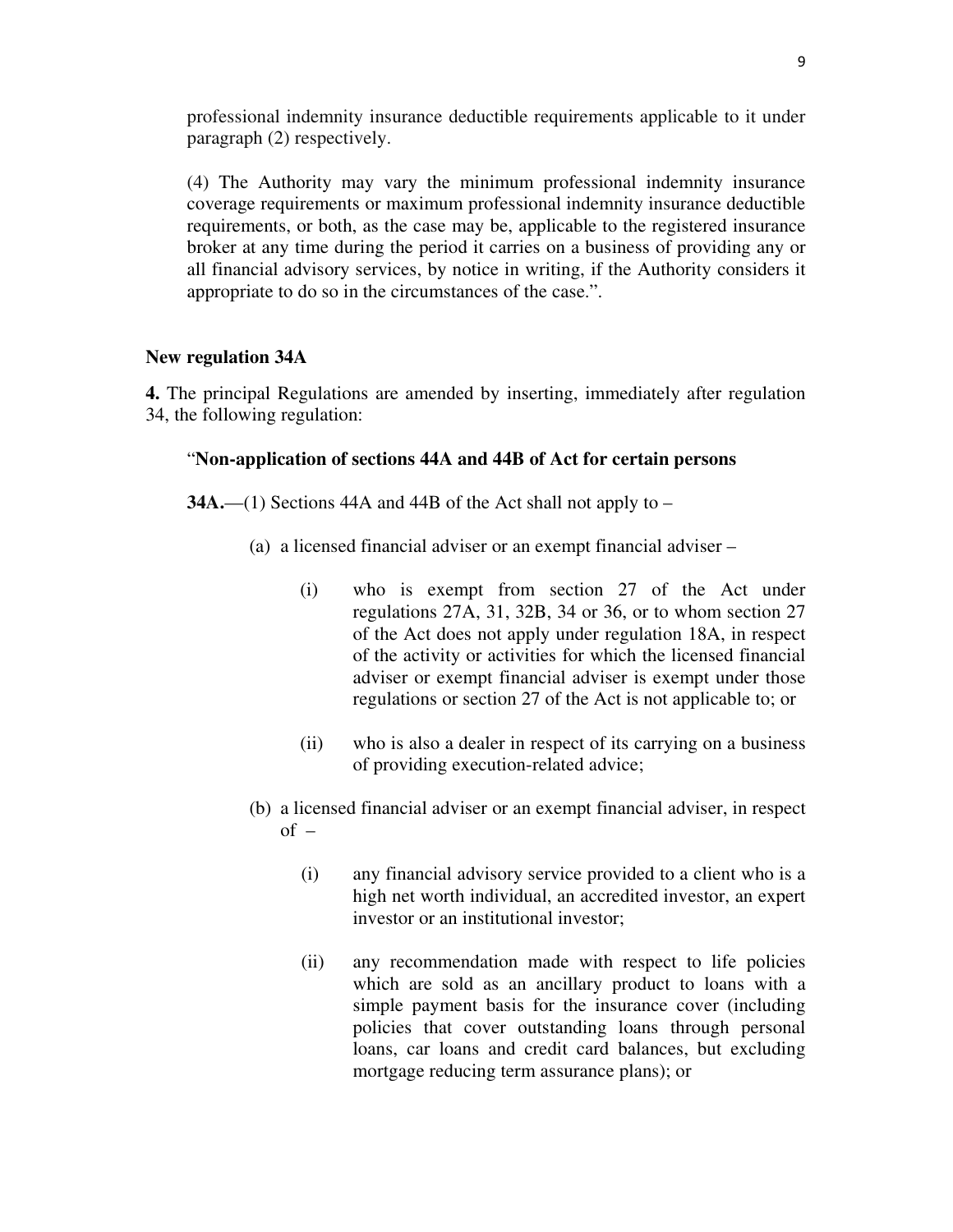- (iii) any transaction where only factual information has been provided to clients with respect to any excluded investment products (including the marketing of any designated investment products through the use of direct response, advertising, or communications through any medium), and prior to such transaction, no advice or recommendation has been provided by the licensed financial adviser, exempt financial adviser or their representatives, to the clients; and
- (c) a bank licensed under the Banking Act (Cap. 19) or merchant bank approved as a financial institution under the Monetary Authority of Singapore Act (Cap. 186) which is exempt under the Financial Advisers (Exemption from Sections 25 to 29 and 36) Regulations in respect of the provision of any financial advisory service relating to an existing product or a new product.

(2) In this regulation  $-$ 

"asset-backed securities" has the same meaning as in in section 262(3) of the Securities and Futures Act (Cap. 289);

"business trust" has the same meaning as in section 2 of the Business Trusts Act (Cap. 31A);

"collective investment scheme" has the same meaning as in section 2(1) of the Securities and Futures Act (Cap. 289);

"dealer" means a person exempt from holding a financial adviser's licence under section  $23(1)(a)$ , (b) or (d) of the Act and its representatives in respect of their carrying on a business of providing execution-related advice;

"debenture" has the same meaning as in section 2(1) of the Securities and Futures Act (Cap. 289);

"deposit" has the same meaning as in section 4B(4) of the Banking Act (Cap. 19);

"derivative" in relation to a unit in a business trust, has the same meaning as in section 2 of the Business Trusts Act (Cap. 31A);

"designated investment product" has the same meaning as in section 25(6) of the Act;

"excluded investment product" means –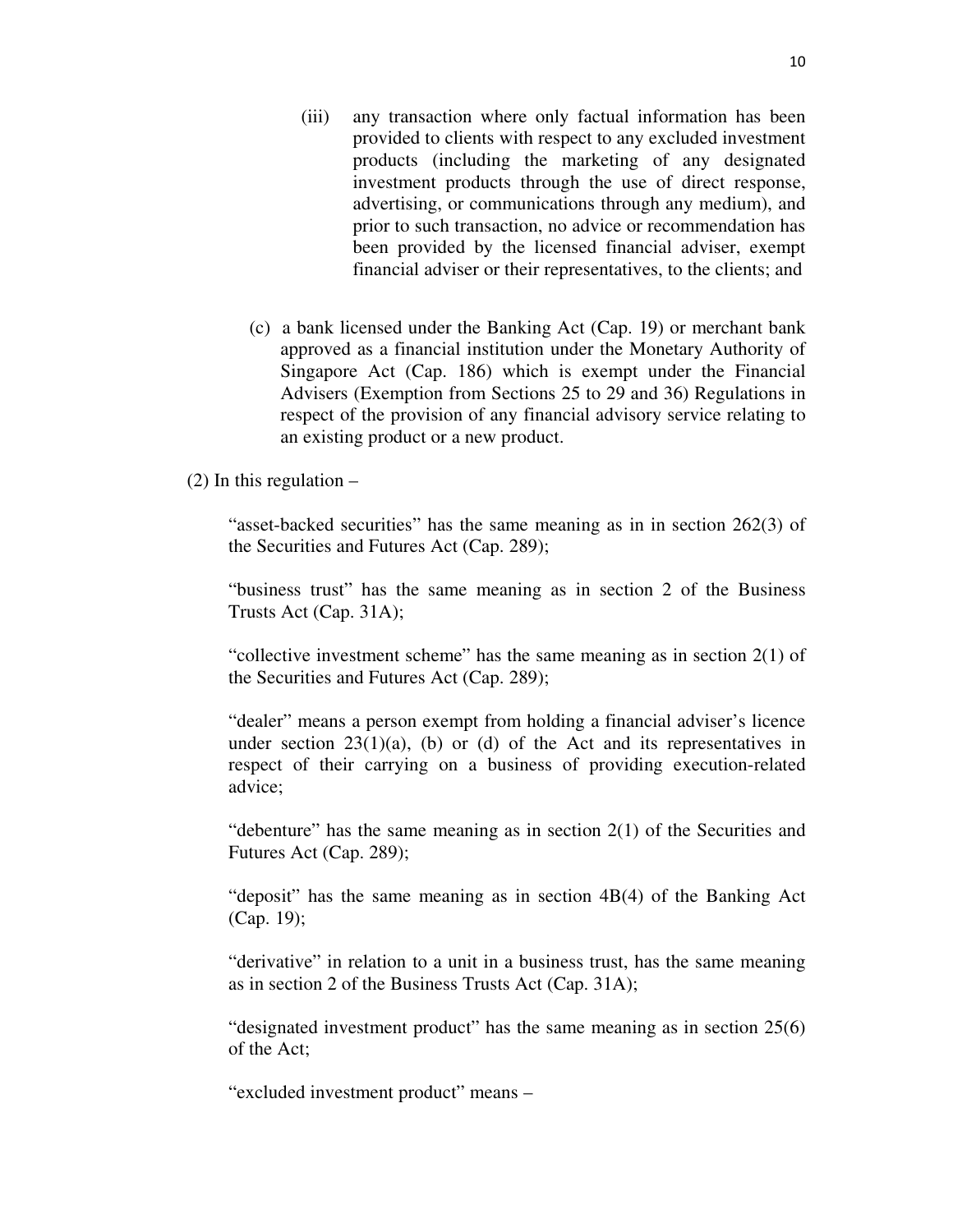- (a) any stock or share issued or proposed to be issued by a corporation or body unincorporate, other than where such corporation or body unincorporate is a collective investment scheme;
- (b) any unit of a share which represents ownership of the underlying share, where –
	- (i) the underlying share is held on trust for the unit-holder by a custodian; and
	- (ii) no additional consideration (other than administrative fees) is payable by the unit-holder in the event that he converts the unit of share into the underlying share;
- (c) any right, option or derivative issued or proposed to be issued by a corporation or body unincorporate in respect of its own stocks or shares;
- (d) any unit in a business trust;
- (e) any derivative of units in a business trust;
- (f) any unit in a collective investment scheme, such collective investment scheme being an arrangement –
	- (i) that is a trust;
	- (ii) that invests primarily in real estate and real estate-related assets specified by the Authority in the Code on Collective Investment Schemes; and
	- (iii) all or any units of which are listed for quotation on a securities exchange;
- (g) any unit in a collective investment scheme, where the constitutive documents of the scheme contain covenants that bind the manager of the scheme, or where the prospectus of the collective investment scheme or any document issued in connection with an offer of units in the collective investment scheme (being an offer that is not required to be made in or accompanied by a prospectus under section 296(1) of the Securities and Futures Act (Cap. 289)), contains restrictions that bind the manager of the collective investment scheme:
	- (i) to invest only in  $-$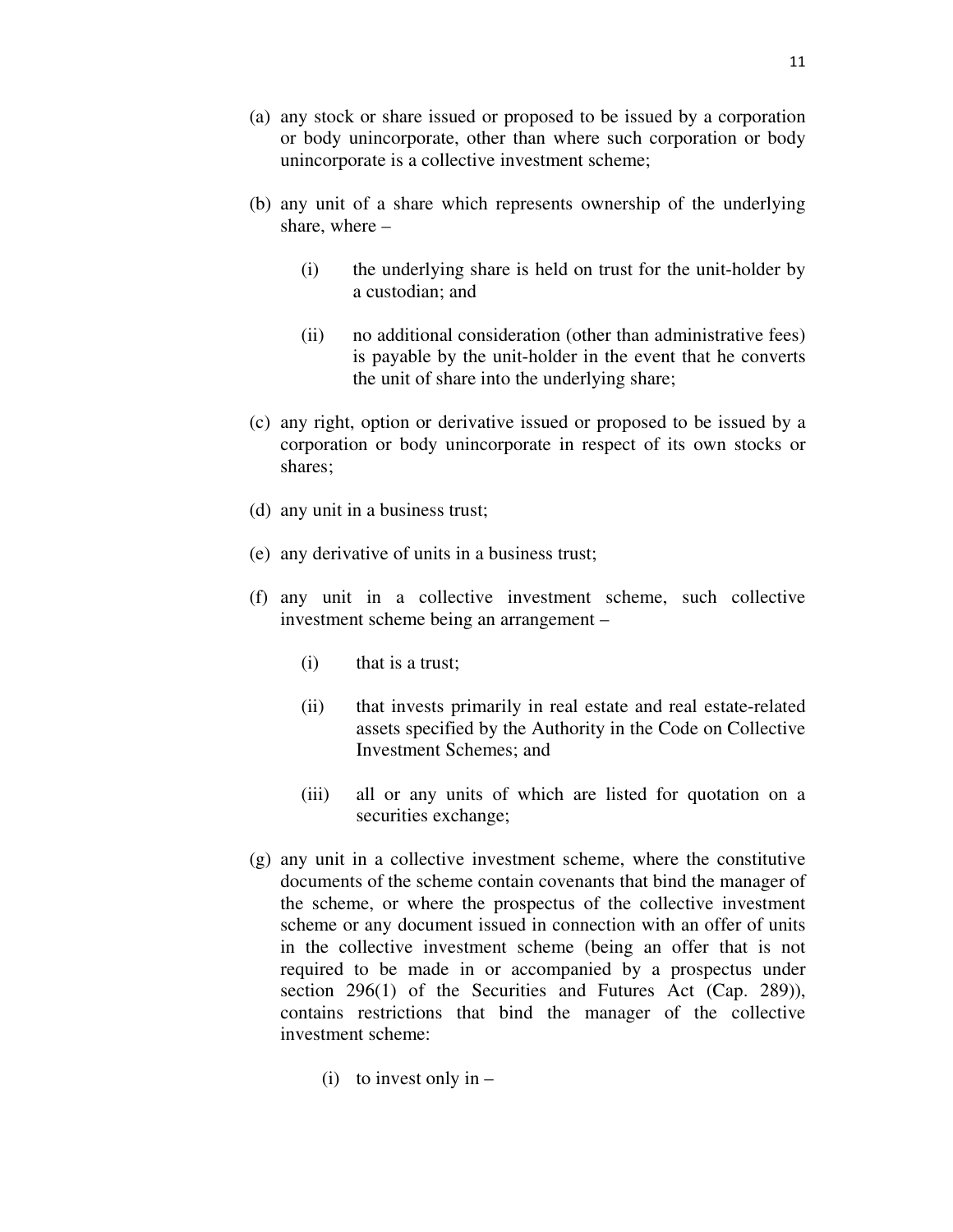- (A) deposits; or
- (B) any products specified in sub-paragraphs (a) to (l); and
- (ii) not to engage in securities lending or repurchase transactions for the collective investment scheme;
- (h) any debenture, other than
	- (i) asset-backed securities; or
	- (ii) structured notes;
- (i) any life policy, other than an investment-linked policy (except where the investment-linked policy has units in an ILP sub-fund as referred to in sub-paragraph (j));
- (j) any unit in an ILP sub-fund, where the investment objectives and investment focus of the ILP sub-fund, and investment approach of the manager are stated in the product summary of the investmentlinked life insurance policy –
	- (i) to invest only in:
		- (A) deposits; or
		- (B) any product specified in sub-paragraphs (a) to (l); and
	- (ii) not to engage in securities lending or repurchase transactions for the ILP sub-fund;
- (k) any contract or arrangement the effect of which is that one party agrees to exchange currency at an agreed rate of exchange with another party, where such currency exchange is effected immediately; or
- (l) two or more products specified in sub-paragraphs (a) to (k) that are linked together in a stapled manner such that one product may not be transferred or otherwise dealt without any of the other product(s);

"execution activities" means either or both of the following activities as defined in Part II of the Second Schedule to the Securities and Futures Act (Cap. 289) –

(a) dealing in securities (other than collective investment schemes) that is listed for quotation or quoted on a securities exchange, overseas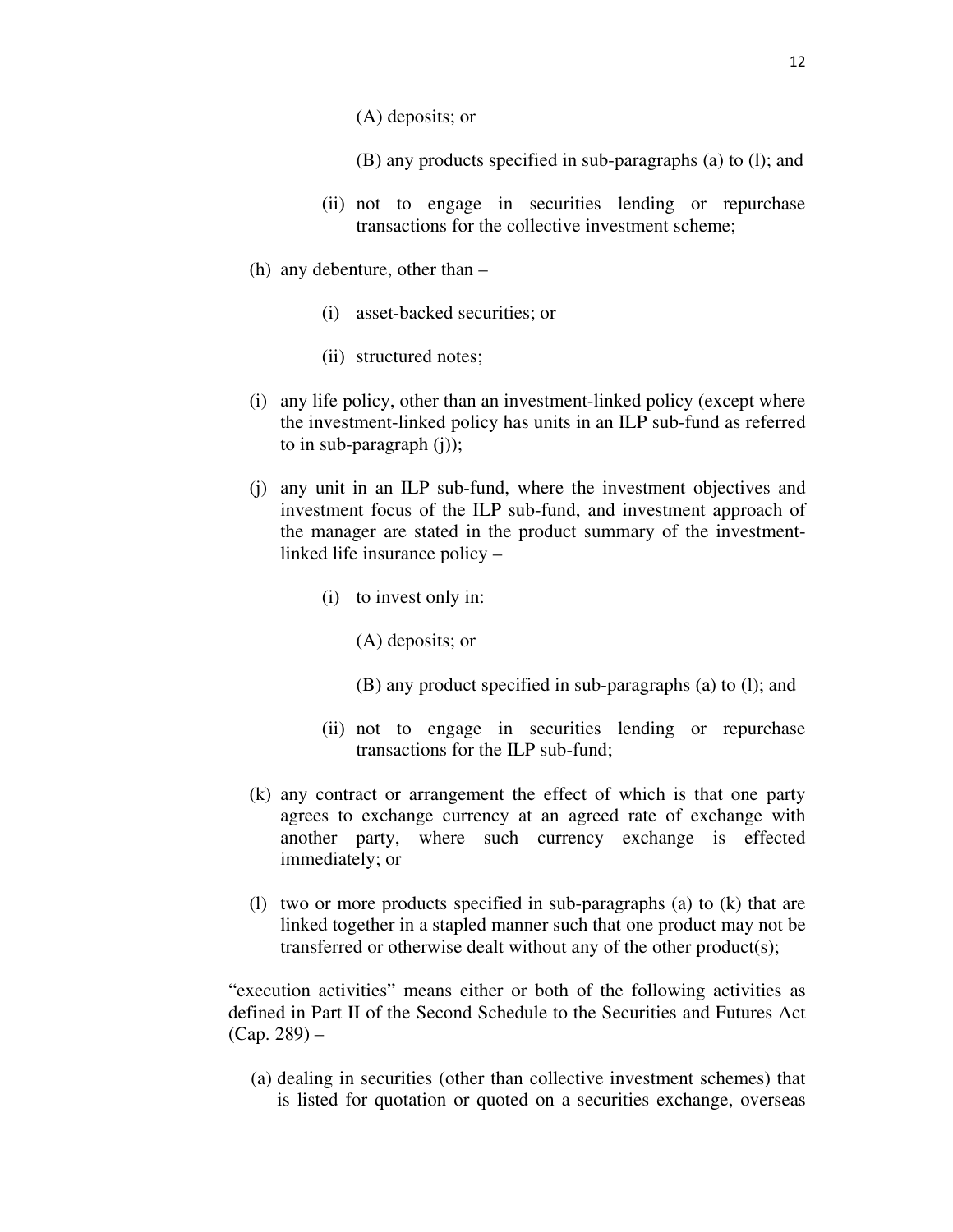securities exchange or recognised market operator; and

(b) trading in futures contracts;

"execution-related advice" means advice provided which is solely incidental to the execution activities of a dealer with no discrete fee charged by the dealer for the advice rendered;

"high net worth individual" means an individual –

- (a) who has at least S\$1 million in value (or its equivalent in a foreign currency), in any or all of the following assets:
	- (i) bank deposits;
	- (ii) structured deposits; or
	- (iii) investment products;
- (b) whose net assets exceed S\$2 million in value (or its equivalent in a foreign currency);
- (c) whose annual income is not less than S\$300,000 (or its equivalent in a foreign currency); or
- (d) who is assessed by the licensed or exempt financial adviser to have the potential to become a person described in (a) within a period of 2 years;

"ILP sub-fund" means each separate sub-fund within an investment-linked life insurance policy to which a policy holder can choose to allocate his or her premiums under the policy;

"investment-linked policy" has the same meaning as in the First Schedule to the Insurance Act (Cap.142);

"manager" means -

- (a) an insurer, if the insurer fully or partly manages the ILP sub-fund itself; or
- (b) a fund manager, other than the insurer, if the fund manager fully manages the ILP sub-fund or the underlying collective investment schemes in which the ILP sub-fund is fully invested in;

"prospectus" has the same meaning as in section 283(1) of the Securities and Futures Act (Cap.289);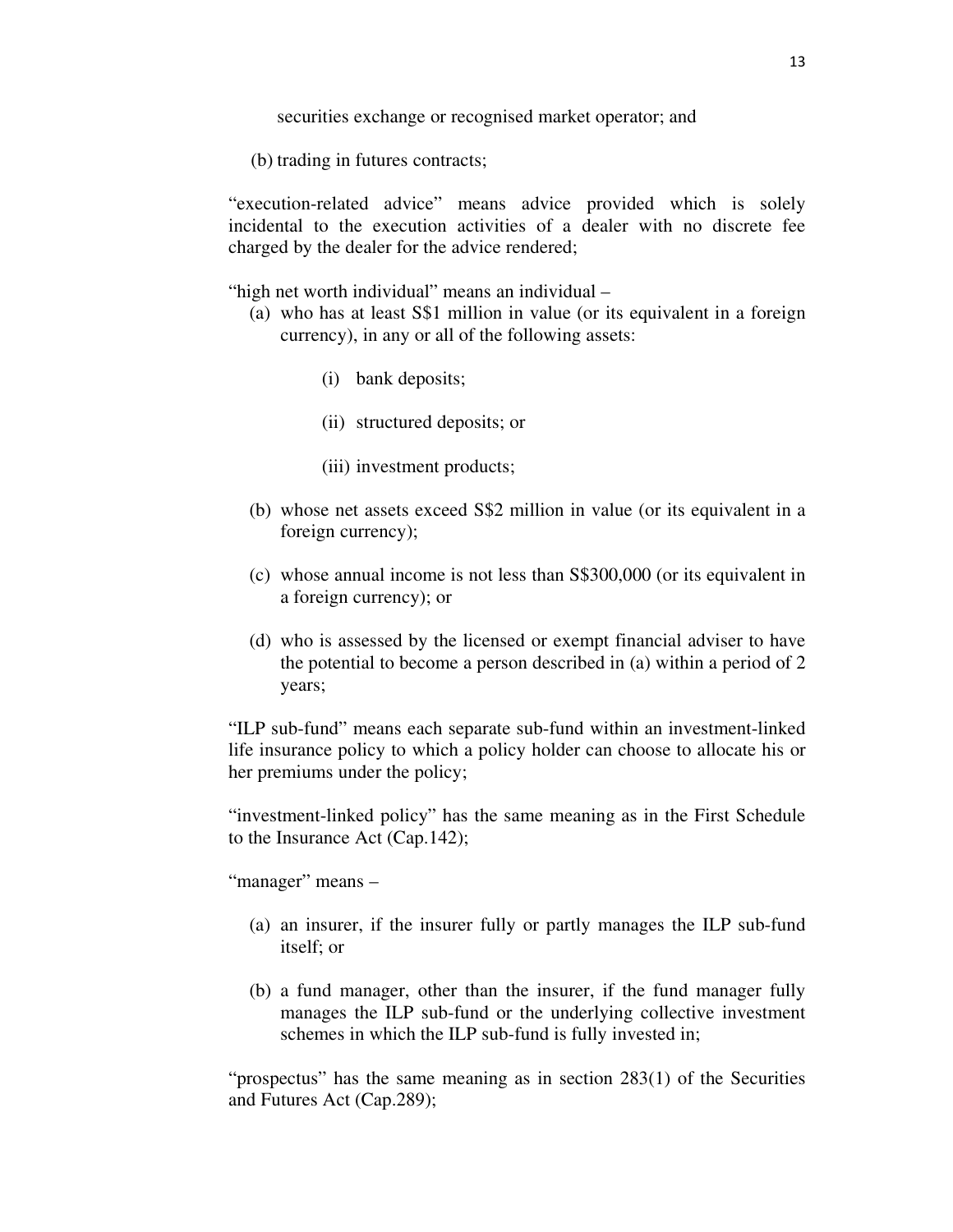"securities exchange" has the same meaning as in section 2(1) of the Securities and Futures Act (Cap.289);

"structured notes" has the same meaning as in regulation 2(1) of the Securities and Futures (Offers of Investments) (Shares and Debentures) Regulations 2005.

### **Amendment of regulation 37**

- **5**. Regulation 37 of the principal Regulations is amended
	- (a) by deleting the word "20" in paragraph  $(1)(d)(i)$  and substituting with the number "26";
	- (b) by inserting, immediately after paragraph (1), the following paragraphs:

"(1A) Notwithstanding paragraph (1), a registered insurance broker who is an exempt financial adviser, shall lodge with the Authority –

- (a) where the registered insurance broker meets the requirements under regulation 17A(1), a statement of revenue derived from carrying on business of providing any or all types of the financial advisory services referred to in regulation  $17A(1)(a)$ in Form 29 within 5 months after the end of its financial year or such longer period as the Authority may approve; and
- (b) in any other case, a statement of revenue derived from carrying on a business of providing financial advisory services in Form 30 and a statement of base capital and financial resources in Form 31 within 5 months after the end of its financial year or such longer period as the Authority may approve;"; and
- (c) by inserting, immediately after the words "paragraph (1)" in paragraph (4), the words ", (1A)".

**6.** The principal Regulations are amended by inserting, immediately after regulation 38, the following new Part IVA:

# **"PART VIA PRESCRIBED NON-FINANCIAL ADVISORY ACTIVITIES**

#### **Definitions of this Part**

**38A.** In this Part –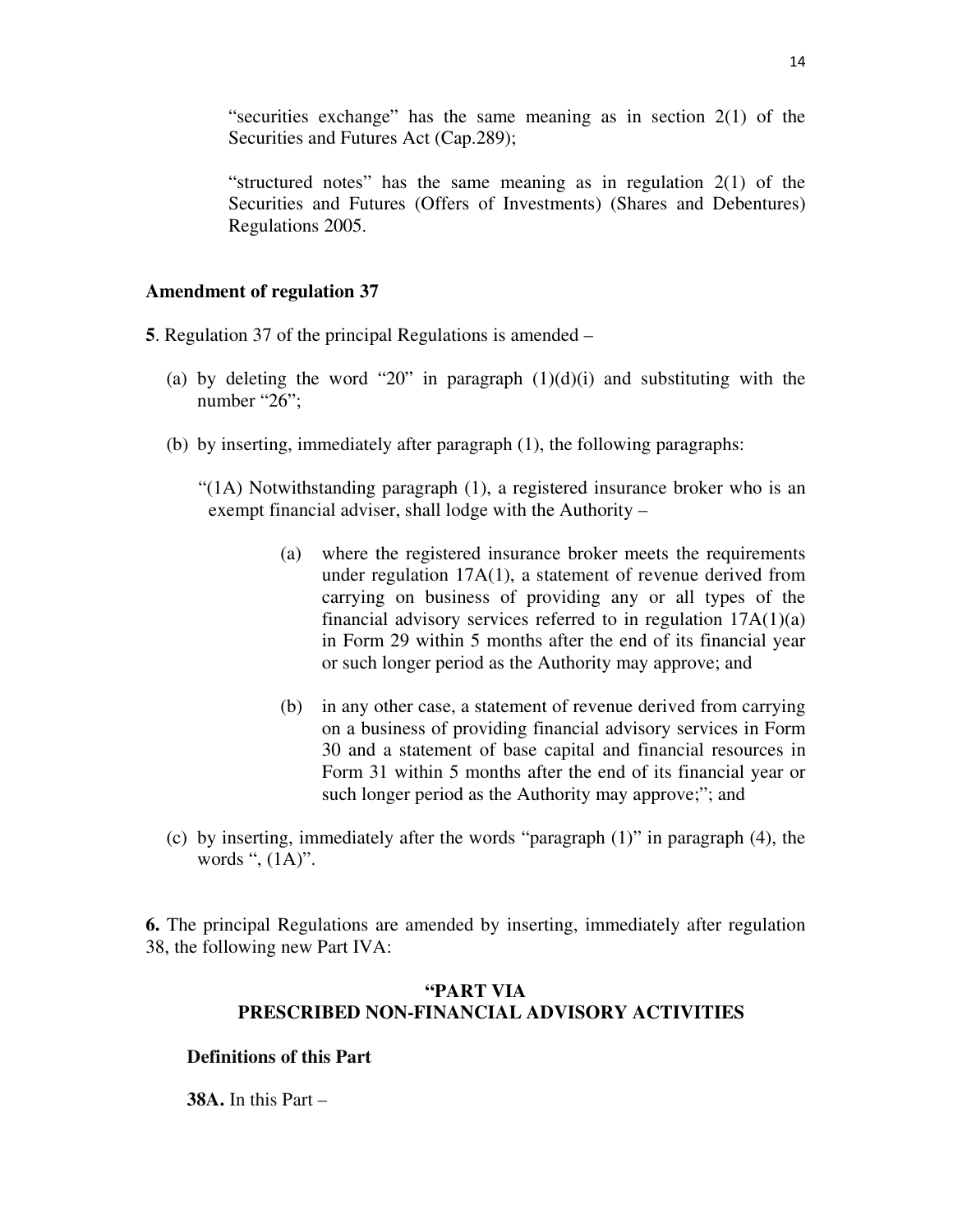"associate" in relation to a licensed international market agent or an applicant for an international market agent licence, has the same meaning as in regulation 2(2) of the Casino Control (Casino Marketing Arrangements) Regulations 2013;

"client" includes prospective client;

"estate agency work" has the same meaning as in section 3(1) of the Estate Agents Act (Cap. 95A);

"estate agent" has the same meaning as in section  $3(1)$  of the Estate Agents Act (Cap. 95A);

"exempt financial adviser" means a person who is exempted from holding a financial adviser's licence under section  $23(1)(a)$ , (b), (c), (d) or (e) of the Act;

"revenue" refers to fees, brokerage, commissions and income earned in the ordinary course of business of the licensed financial adviser;

"international market licensee" has the same meaning as in regulation 2(1) of the Casino Control (Casino Marketing Arrangements) Regulations 2013;

"licensed estate agent" has the same meaning as in section  $3(1)$  of the Estate Agents Act (Cap. 95A);

"licensed moneylender" means a person who is authorised to carry on the business of moneylending in Singapore under section 5 of the Moneylenders Act (Cap. 188);

"principal", in relation to an appointed or provisional representative, means a licensed financial adviser or an exempt financial adviser, whom the appointed or provisional representative is in direct employment of, is acting for or is acting by arrangement with, and on behalf of whom the appointed or provisional representative provides or will provide any non-financial advisory activity;

"referral activity" means –

- (a) referring any client to a relevant person (referred to in regulation  $38B(1)(a)$  for the provision of any product or service in relation to any specified activity conducted by the relevant person; or
- (b) the activity referred to in sub-paragraph (a) and either or both of the following: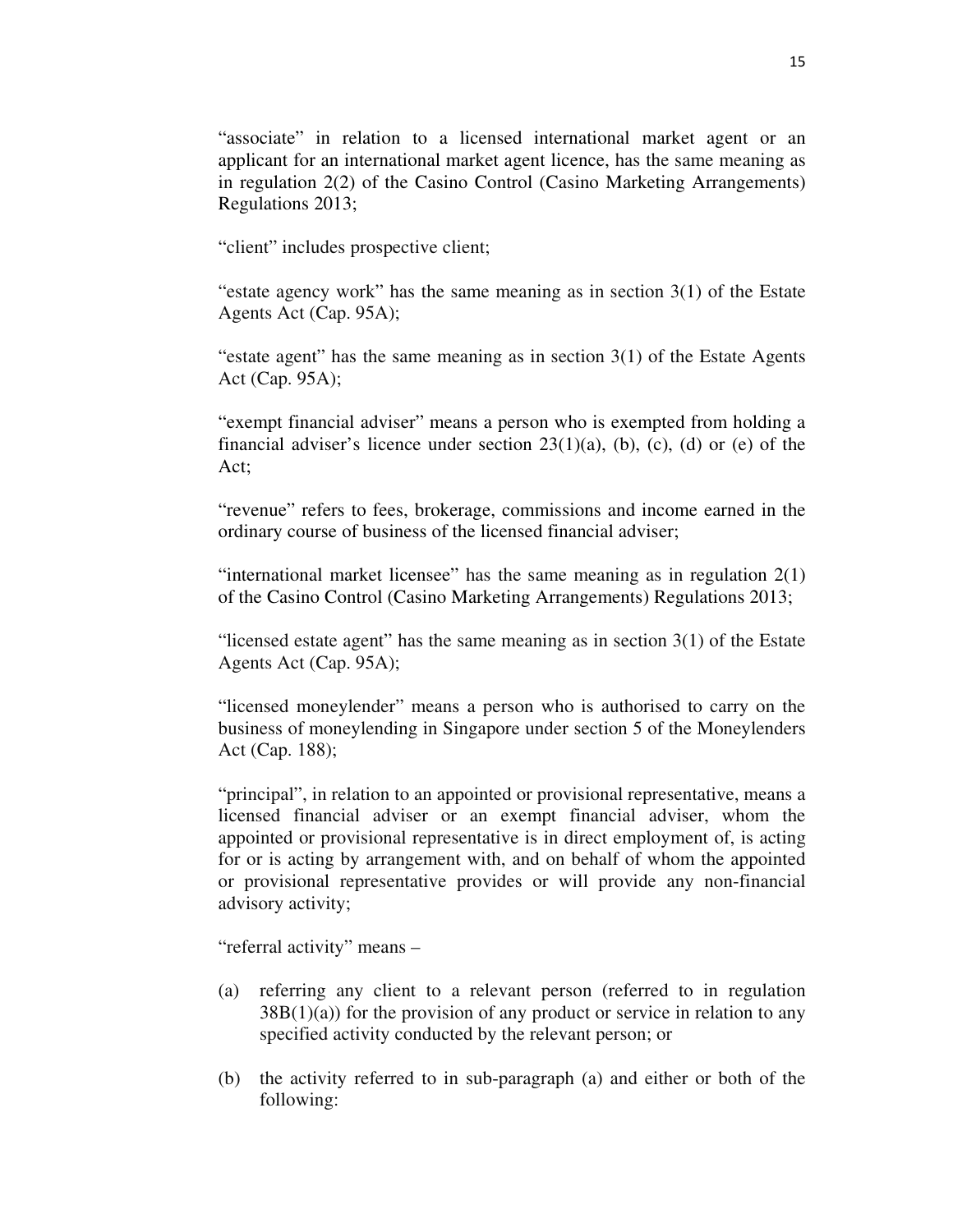- (i) recording the particulars of any client and forwarding such particulars to a relevant person with the client's consent;
- (ii) providing factual information to any client on any product or service in relation to any specified activity conducted by the relevant person, including (where applicable) information on —
	- (A) the name of the product or service;
	- (B) the product or service provider; or
	- (C) any fee or charge which may be imposed,

and "refer" shall be construed accordingly;

"salesperson" has the same meaning as in section  $3(1)$  of the Estate Agents Act (Cap. 95A);

"specified activity" means any activity which is not the provision of financial advisory services.

## **Application of section 55A(1)(c) of Act**

**38B.**—(1) For the purposes of section 55A(1)(c) of the Act, the Authority hereby prescribes the following activities as activities that a licensed financial adviser may carry on a business of conducting, or enter into any partnership, joint venture or other arrangement with any person to carry on a business of conducting:

- (a) carrying out referral activities (whether through any of its representatives or otherwise) in respect of a specified activity for one or more of the following persons (referred to in this regulation as the relevant person) –
	- (i) any bank licensed under the Banking Act (Cap. 19);
	- (ii) any finance company licensed under the Finance Companies Act (Cap. 108);
	- (iii) any money-changer licensed to conduct money-changing business, or any remitter licensed to conduct remittance business, under the Money-changing and Remittance Businesses Act (Cap. 187);
	- (iv) any insurer licensed or regulated under the Insurance Act (Cap. 142);
	- (v) any insurance intermediary registered or regulated under the Insurance Act (Cap. 142);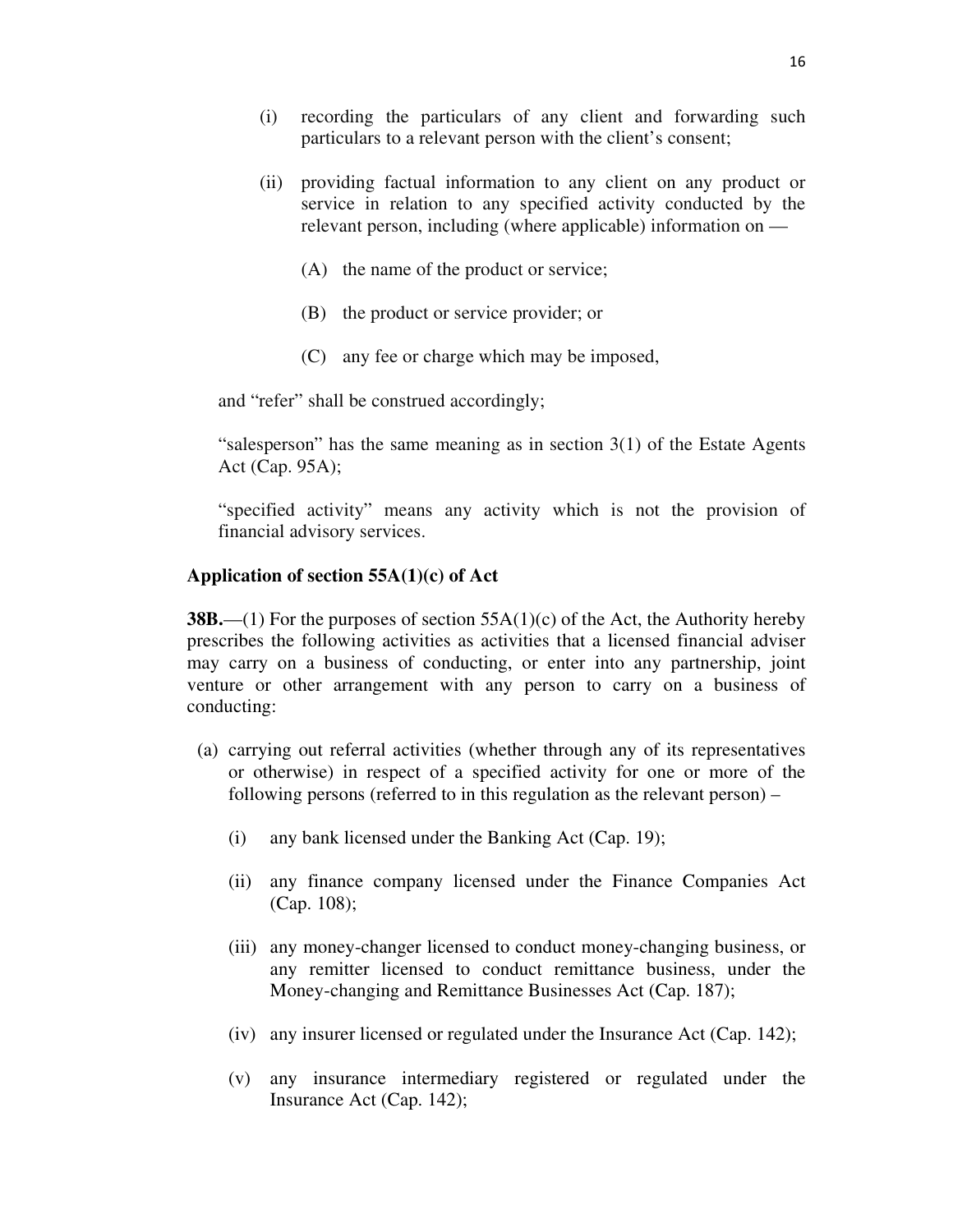- (vi) any holder of a capital markets services licence under the Securities and Futures Act (Cap. 289);
- (vii) any licensed trust company under the Trust Companies Act (Cap. 336); or
- (viii) any person who carries on a business of providing will writing services, estate or tax planning services, or any combination of the foregoing services,

subject to the following conditions —

- (A) the licensed financial adviser shall, when carrying out referral activities (whether through any of its representatives or otherwise), disclose in writing to every client —
	- (AA) that the licensed financial adviser is carrying out referral activities for one or more relevant persons;
	- (AB) that, when carrying out referral activities, the licensed financial adviser and its representatives shall not give advice or provide recommendations on any product or service in relation to any specified activity to the client;
	- (AC) whether the licensed financial adviser or any of its directors or shareholders, is a substantial shareholder of the relevant person, or whether the licensed financial adviser has any other relationship with the relevant person or any of its representatives (as the case may be);
	- (AD) whether the licensed financial adviser has any other actual or potential conflict of interests that may arise from carrying out referral activities for the client;
	- (AE) whether or not the licensed financial adviser or any of its representatives is or will be remunerated by one or more relevant persons for carrying out referral activities;
	- (AF) where the licensed financial adviser or any of its representatives is or will be remunerated by one or more relevant persons, the amount of remuneration and the basis of remuneration received; and
	- (AG) such other information as the Authority may specify;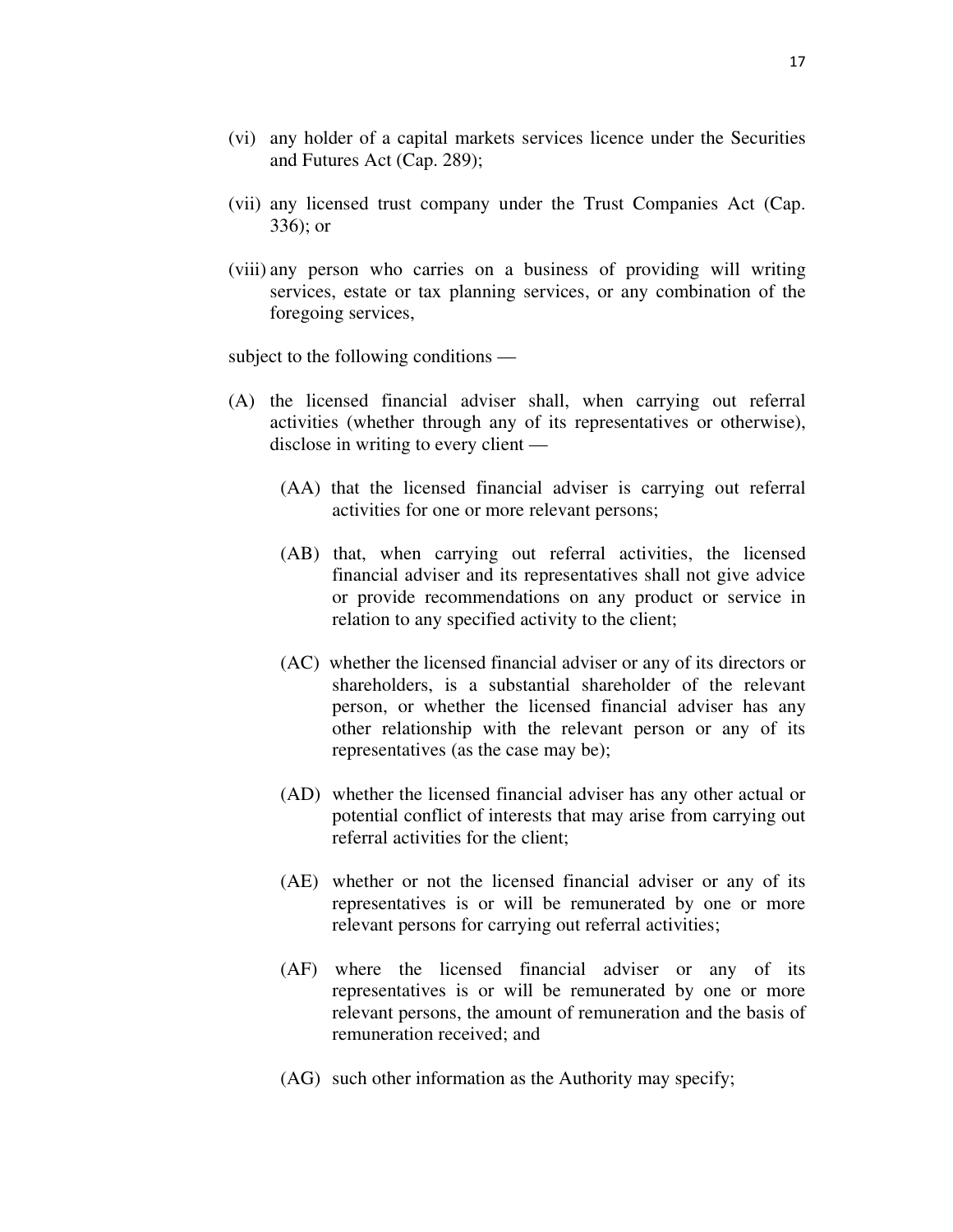- (C) the licensed financial adviser shall ensure effective controls and segregation of duties to mitigate actual or potential conflicts of interest that may arise from the licensed financial adviser carrying out referral activities;
- (D) the licensed financial adviser shall ensure that its carrying out of referral activities does not cause any reputational damage to itself or the financial advisory industry, or both;
- (E) where the licensed financial adviser carries out referral activities for more than one relevant person, the licensed financial adviser (whether through any of its representatives or otherwise) shall, with the consent of the client, refer that client to every relevant person that provides the specified activity that the client has enquired about;
- (F) the licensed financial adviser shall not receive or deal with client's money or property in relation to referral activities; and
- (G) where the licensed financial adviser carries out referral activities for the relevant person referred to in paragraph (a)(viii), before the licensed financial adviser refers the client to the relevant person referred to in paragraph  $(a)(viii)$  –
	- (GA) the licensed financial adviser shall conduct due diligence to ensure that the relevant person providing the will writing services, estate or tax planning services, or any combination of the foregoing services, is competent and suitably qualified to do so;
	- (GB) the licensed financial adviser shall provide a written document to the client which clearly sets out the services that the licensed financial adviser provides which are financial advisory services and the activities which are referral activities, and the role and responsibilities of the relevant person in respect of its provision of will writing services, estate or tax planning services, or any combination of the foregoing services; and
	- (GC) the licensed financial adviser shall obtain from the client a confirmation in writing that the client understands the written disclosure referred to in sub-paragraph (GB);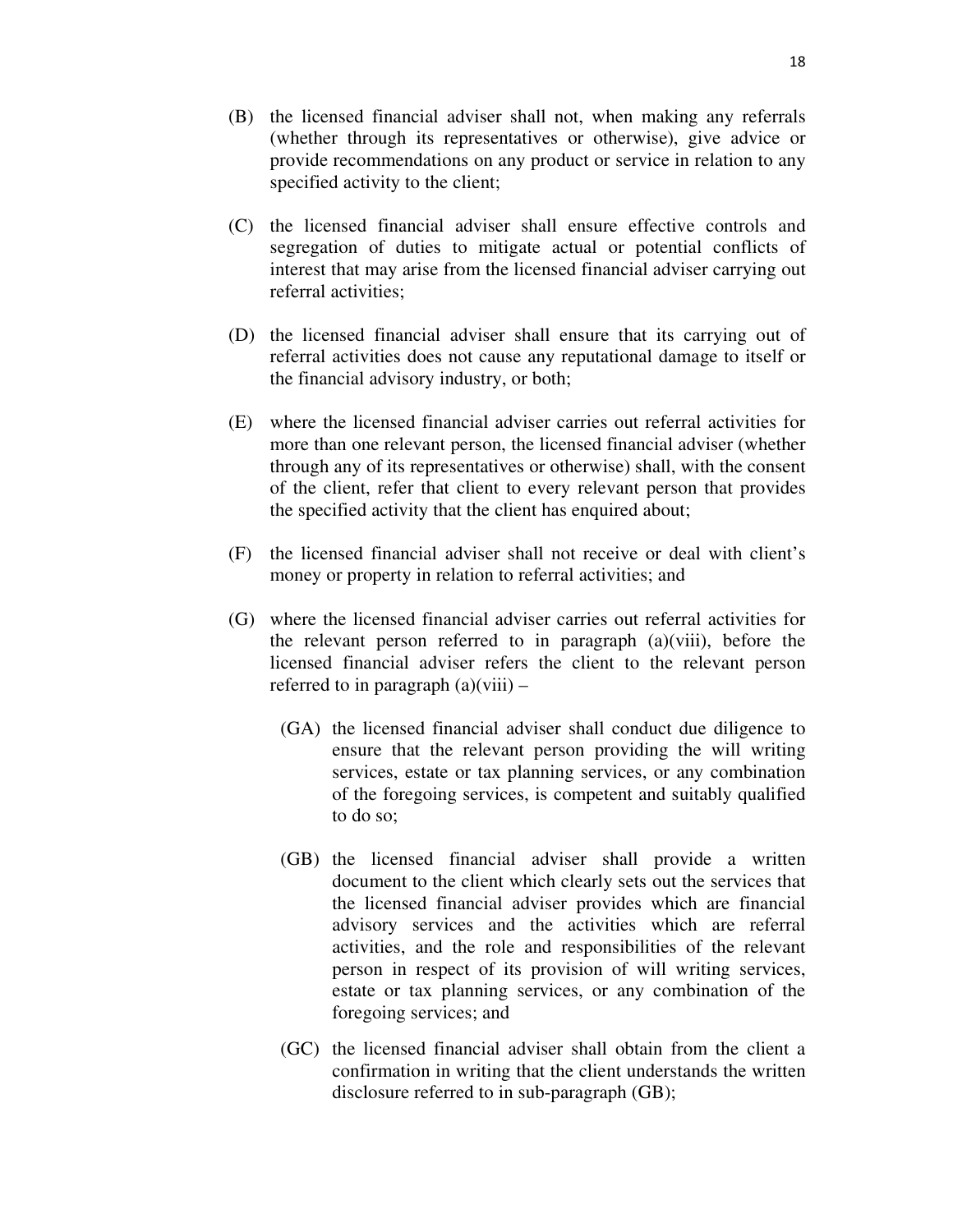- (b) providing training and consultancy in respect of financial planning or financial literacy which are aimed at educating and empowering the public in Singapore, subject to the following conditions —
	- (i) where the training and consultancy relates to any product, the product shall be limited to investment products; and
	- (ii) the licensed financial adviser shall, when providing training or consultancy (whether through any of its representatives or otherwise), disclose in writing to every client whether any advice will be provided in the course of the training or consultancy; and
- (c) providing will writing services, estate or tax planning services, or any combination of the foregoing services, subject to the condition that before the licensed financial adviser provides will writing services, estate or tax planning services, or any combination of the foregoing services (whether through any of its representatives or otherwise) for a client –
	- (i) the licensed financial adviser shall conduct due diligence to ensure that every of its officers or employees who provides will writing services, estate or tax planning services, or any combination of the foregoing services, to the client, is competent and suitably qualified to do so;
	- (ii) the licensed financial adviser shall provide a written document to the client which clearly sets out the services that the licensed financial adviser provides which are financial advisory services and the services which are will writing services, estate or tax planning services, or any combination of the foregoing services, and the respective roles and responsibilities of the licensed financial adviser in its capacity as a financial adviser and its provision of will writing services, estate or tax planning services, or any combination of the foregoing services; and
	- (iii) obtain from the client a confirmation in writing that the client understands the written disclosure referred to in sub-paragraph  $(c)(ii)$ .

(2) A licensed financial adviser shall establish and maintain a register of its representatives and employees that conduct or provide the activities or services (as the case may be) referred to in sub-paragraph (1).

(3) The revenue generated by the licensed financial adviser from its conduct or provision of the activities or services (as the case may be) referred to in paragraph (1) shall not exceed 5% of the licensed financial adviser's annual revenue derived from its provision of financial advisory services in a financial year, based on the latest audited financial statements of the licensed financial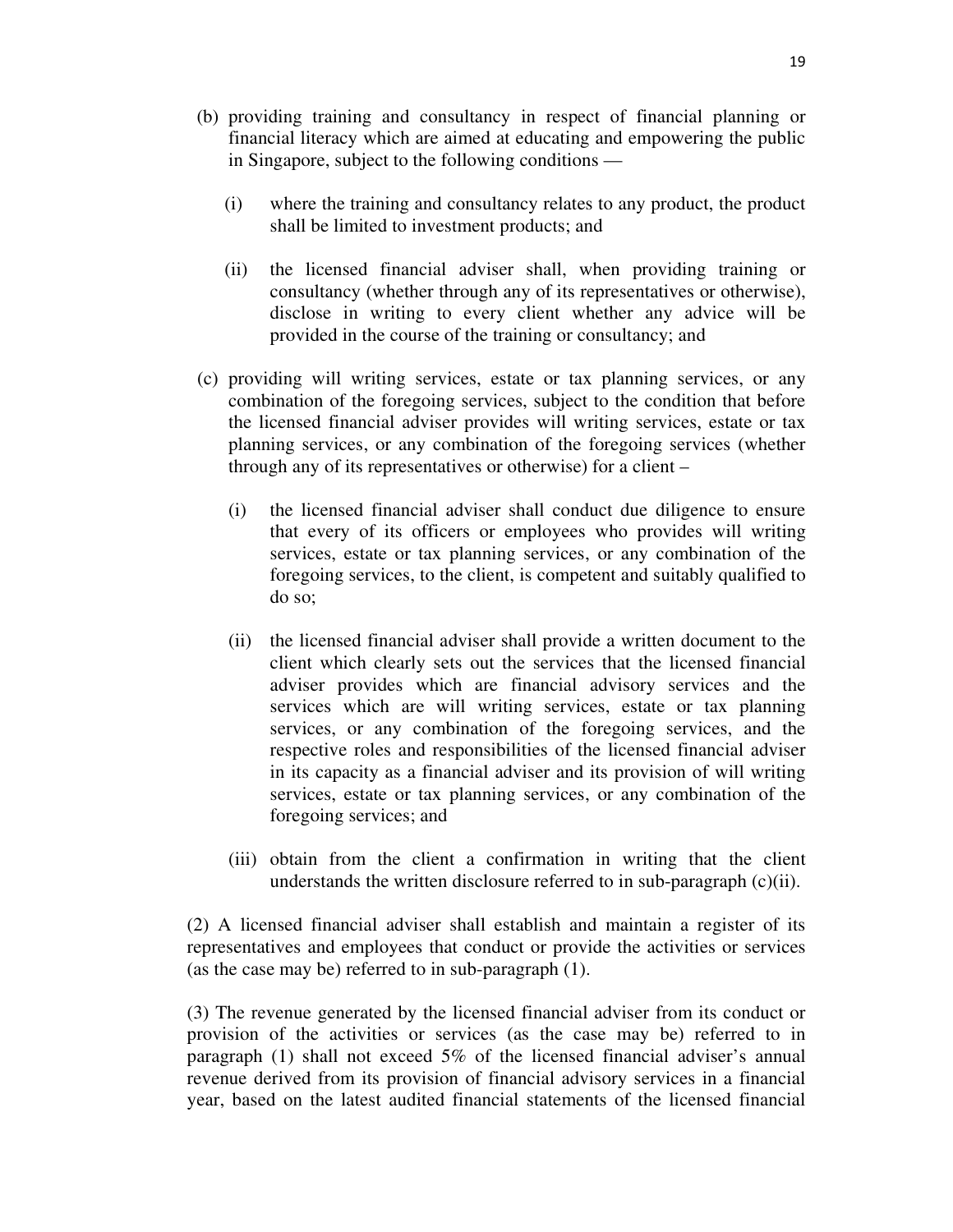adviser.

(4) For the purposes of paragraph (1), the licensed financial adviser shall notify the Authority of its intention to commence the conduct or provision of any activity or service (as the case may be) referred to in paragraph (1) at least 14 days prior to the commencement of such activity or service (as the case may be).

## **Application of section 55B(1)(iii) of Act**

**38C.**—(1) For the purposes of section 55B(1)(iii) of the Act and subject to paragraph (2), an appointed or provisional representative may conduct any activity where the principal of the appointed or provisional representative is satisfied that all of the following conditions are fulfilled –

- (a) the conduct of the activity by the appointed or provisional representative will not give rise to any conflicts of interest;
- (b) the conduct of the activity by the appointed or provisional representative will not cause any reputational damage to the licensed financial adviser, exempt financial adviser, or financial advisory industry, or any combination of the foregoing, as the case may be;
- (c) the conduct of the activity by the appointed or provisional representative will not lead to the appointed or provisional representative's neglect of his provision of financial advisory services, as the case may be; and
- (d) the activity is not any of the following types of activities:
	- (i) carrying on or holding himself out in any way as carrying on the business of moneylending, or investing in any licensed moneylender;
	- (ii) organising, promoting or conducting a casino marketing arrangement in or with respect to any casino, or acting as an associate of an international market agent or an applicant for an international market agent licence, or investing in any international market licensee;
	- (iii) exercising or carrying on the business of doing estate agency work as an estate agent, or holding himself out or acting as an estate agent, or investing in any licensed estate agents, or acting or holding himself out as a salesperson for any licensed estate agent;
	- (iv) marketing any product which is not an investment product; or
	- (v) any other activity as the Authority may, by notice in writing, prohibit for purposes of this regulation, subject to such conditions as the Authority may impose.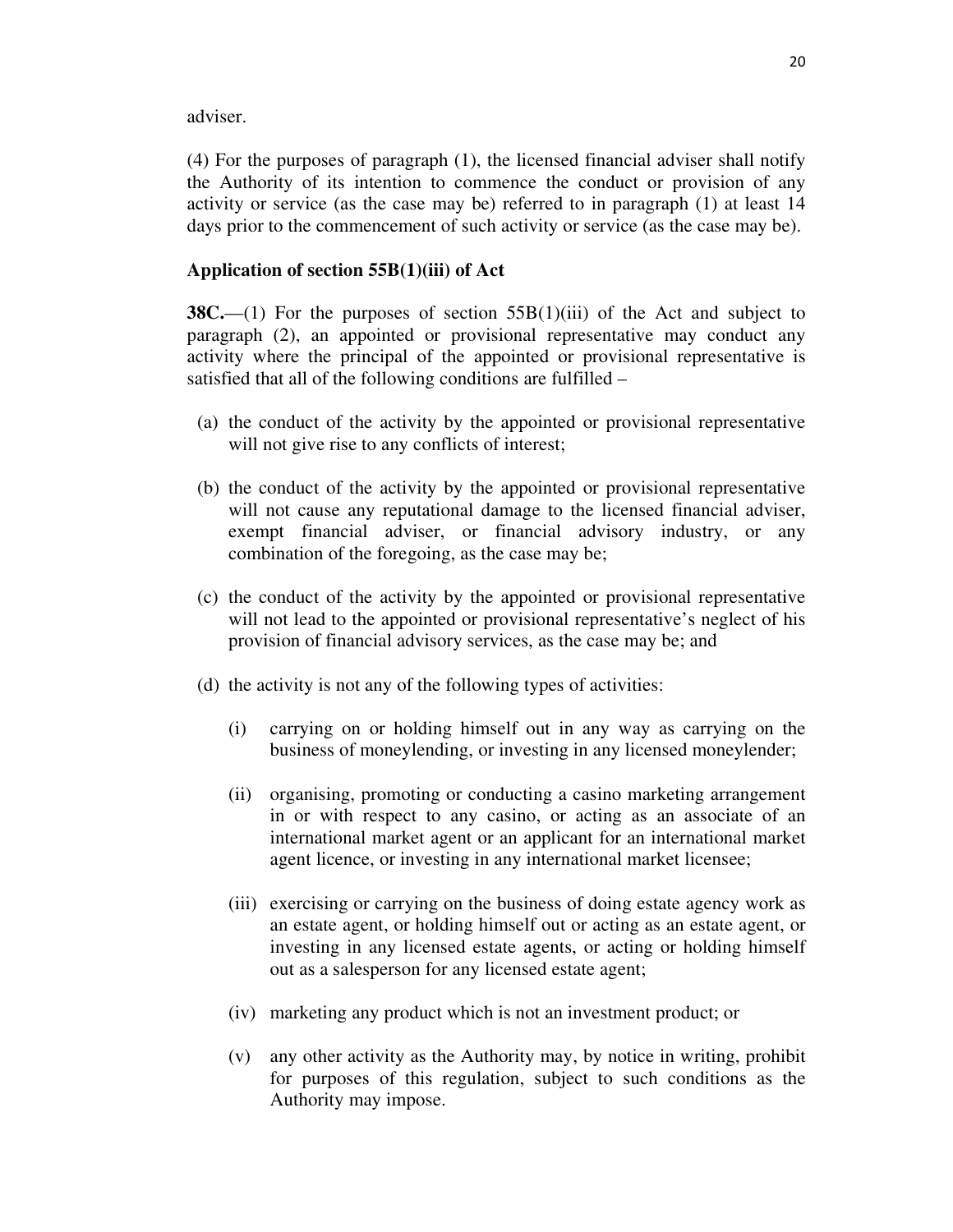(2) No appointed or provisional representative shall conduct any activity referred to in paragraph (1) for any person (other than on behalf of his principal), unless the appointed or provisional representative has –

- (a) disclosed to that person that he is an appointed or provisional representative of the principal in respect of the type of financial advisory service; and
- (b) informed his principal that he intends to conduct that activity for that person and his principal is satisfied that the conditions referred to in paragraph (1) are fulfilled before he commences that activity for that person.

(3) The principal shall have in place the following measures to assess that the conditions in paragraph (1) are fulfilled to its satisfaction –

- (a) in a manner that is commensurate with the nature, scale and complexity of its business, monitoring systems and controls to ensure that the conditions in paragraph (1) are fulfilled; and
- (b) processes in place to maintain records of every assessment carried out by the principal in relation to any activity referred to in paragraph (1) which its appointed or provisional representative conducts or intends to conduct.

# **Appointment of individual who conducts non-financial advisory activities as appointed or provisional representative**

**38D**. For the purposes of sections 23C(1)(*e*a) and 23D(1)(*ha*) of the Act, the following requirements must be satisfied by the individual before the individual can conduct any non-financial advisory activity–

- (a) the individual has informed his principal that he conducts or intends to conduct a non-financial advisory activity for another person; and
- (b) where the non-financial advisory activity is an activity referred to under section  $55B(1)(iii)$  of the Act –
	- (i) the individual has obtained the prior approval of every person for whom the individual conducts non-financial advisory activities to be an appointed representative or a provisional representative, as the case may be, of his principal in respect of the relevant type of financial advisory service; and
	- (ii) his principal is satisfied that the conditions in regulation  $38C(1)$  are fulfilled in respect of the non-financial advisory activity conducted by the individual.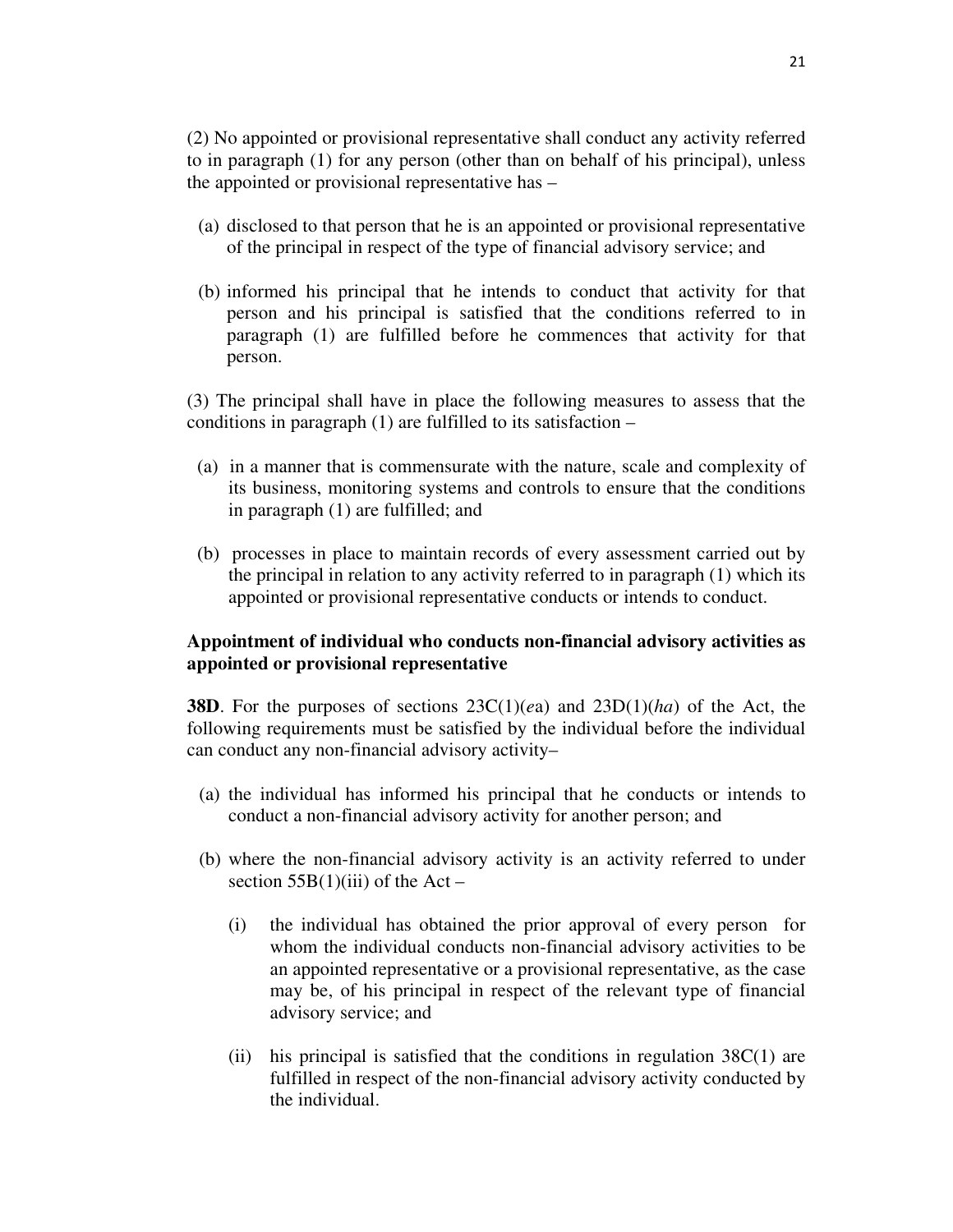# **Duties of principal in relation to appointed or provisional representative conducting non-financial advisory activities**

- **38E.** (1) A principal shall not permit or cause:
- (a) any individual who conducts or intends to conduct any specified activity for any person (other than the principal) to be appointed as its appointed or provisional representative in respect of any type of financial advisory service unless –
	- (i) the specified activity is a non-financial advisory activity; and
	- (ii) where the non-financial advisory activity is an activity referred to under section  $55B(1)(iii)$  of the Act, regulation  $38C(1)$  shall apply to the individual as if every reference in that regulation to the appointed or provisional representative were a reference to the individual, and –
		- (A) the individual has obtained the prior approval of that person (other than the principal) to be an appointed or provisional representative of the principal in respect of the type of financial advisory service; and
		- (B) the principal is satisfied that the conditions referred to in regulation 38C(1), which apply as if every reference in those conditions to the appointed or provisional representative were a reference to the individual, are fulfilled; and
- (b) any of its appointed or provisional representative to conduct any specified activity for any person (other than the principal) unless–
	- (i) the specified activity is a non-financial advisory activity; and
	- (ii) where the non-financial advisory activity is an activity referred to under section  $55B(1)(iii)$  of the Act –
		- (A) its appointed or provisional representative has disclosed his status as an appointed or provisional representative of the principal in respect of the type of financial advisory service to that person; and
		- (B) the principal is satisfied that the conditions referred to in regulation 38C(1) are fulfilled before its appointed or provisional representative commences that non-financial advisory activity for that person.
- (2) The Authority may require the principal to furnish the Authority with such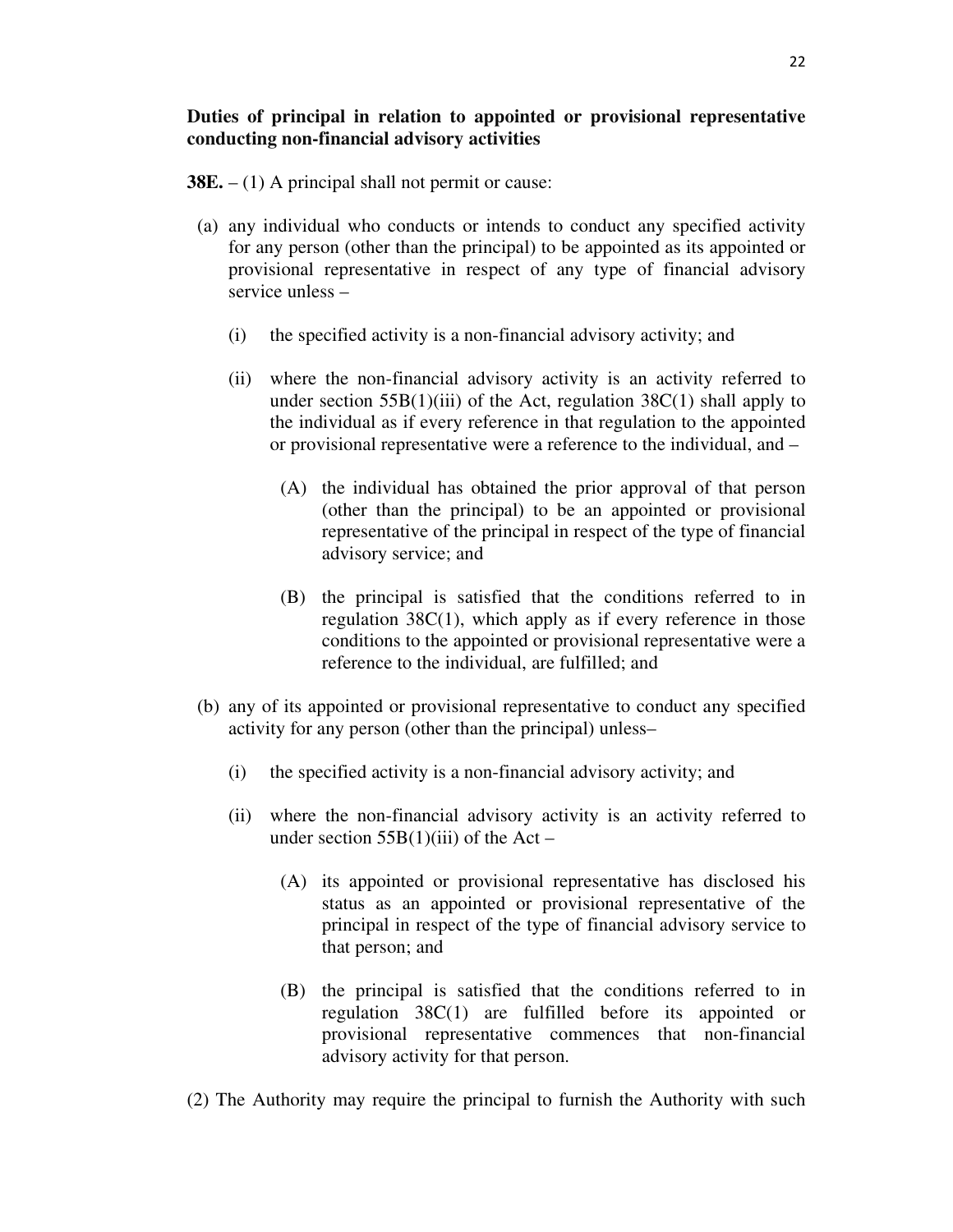information or documents as the Authority considers necessary in relation to the non-financial advisory activities conducted by the principal or any of its appointed or provisional representatives, and the principal shall comply with such a request."

## **Deletion and substitution of Fourth Schedule**

**7.** The Fourth Schedule of the principal Regulations is deleted and the following schedule substituted therefor:

Regulation 17 and 17G

### "**FOURTH SCHEDULE**

# **MINIMUM PROFESSIONAL INDEMNITY INSURANCE COVERAGE REQUIREMENTS AND MAXIMUM PROFESSIONAL INDEMNITY INSURANCE DEDUCTIBLE REQUIREMENTS FOR AN APPLICANT FOR GRANT OF A FINANCIAL ADVISER LICENCE, A LICENSED FINANCIAL ADVISER OR A REGISTERED INSURANCE BROKER WHO IS AN EXEMPT FINANCIAL ADVISER**

- 1. Subject to paragraph 2, the minimum professional indemnity insurance coverage requirement applicable to an applicant to be granted a financial adviser's licence, a licensed financial adviser or a registered insurance broker who is an exempt financial adviser (as the case may be), in respect of the type of financial advisory service in the first column of the table below, shall not be less than that set out opposite thereto in the second column of the table below.
- 2. Where more than one minimum professional indemnity insurance coverage requirement is applicable to the applicant, the licensed financial adviser or the registered insurance broker referred to in paragraph 1 (as the case may be), the minimum professional indemnity insurance coverage requirement applicable to the applicant, the licensed financial adviser or the registered insurance broker (as the case may be) shall be the higher of the applicable minimum professional indemnity insurance coverage requirement.

| First column                                                                                                                                                                              | Second Column                         |
|-------------------------------------------------------------------------------------------------------------------------------------------------------------------------------------------|---------------------------------------|
| Type of Financial Advisory                                                                                                                                                                | <b>Minimum</b><br><b>Professional</b> |
| <b>Service</b>                                                                                                                                                                            | <b>Indemnity</b><br><b>Insurance</b>  |
|                                                                                                                                                                                           | <b>Coverage Requirement</b>           |
| (a) Advising others by issuing or<br>promulgating research analyses or<br>research reports, whether in<br>electronic, print or other form,<br>concerning<br>any investment<br>product; or | \$500,000                             |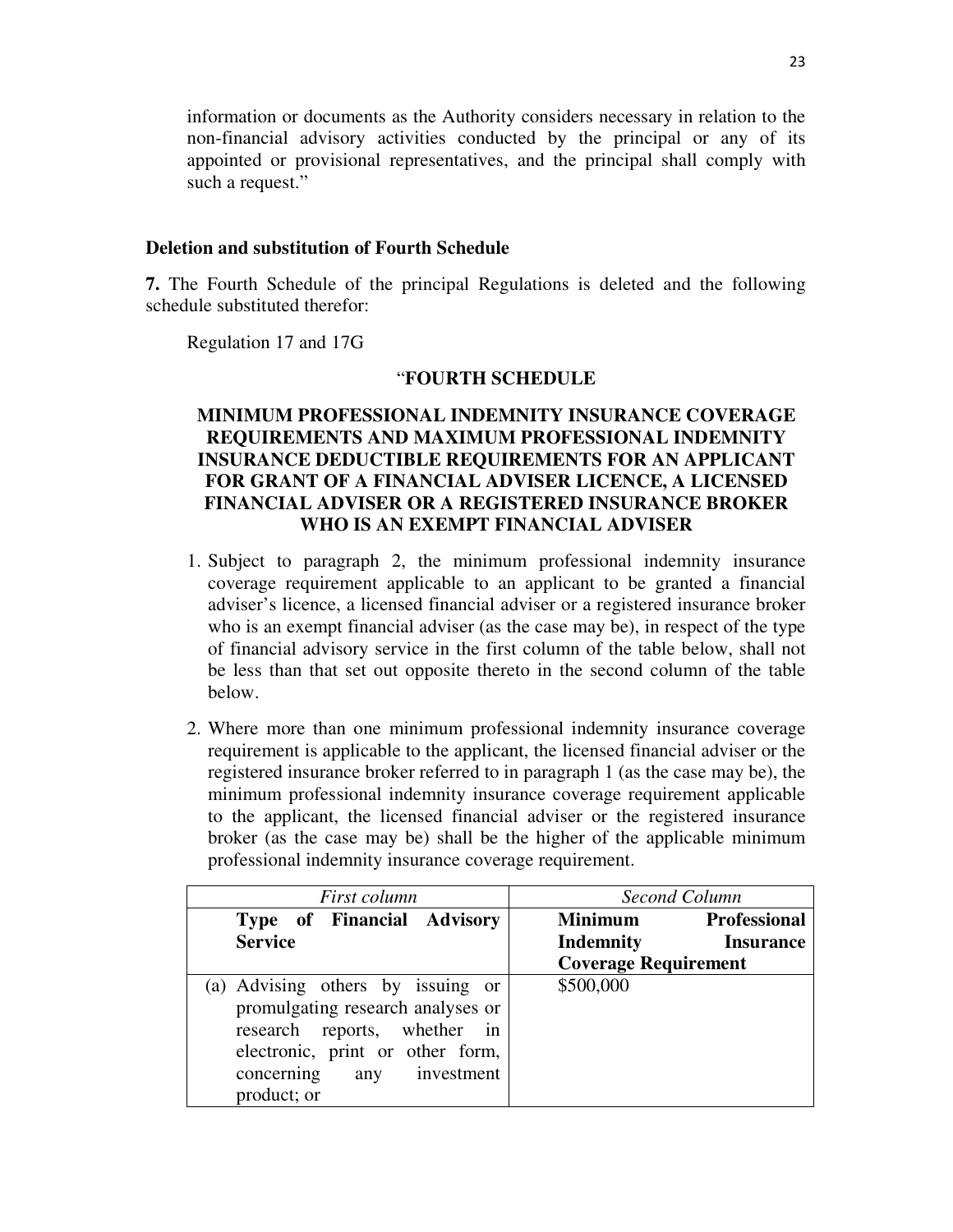|     | (b) Any other type of financial<br>advisory service -                                                                                                                                                                                                                                                                                                                                                                                                                                       |                                                                                                                                                                                                                                                                                                                                                                           |
|-----|---------------------------------------------------------------------------------------------------------------------------------------------------------------------------------------------------------------------------------------------------------------------------------------------------------------------------------------------------------------------------------------------------------------------------------------------------------------------------------------------|---------------------------------------------------------------------------------------------------------------------------------------------------------------------------------------------------------------------------------------------------------------------------------------------------------------------------------------------------------------------------|
| i.  | where the total annual revenue of<br>applicant,<br>the<br>licensed<br>the<br>financial adviser, or the registered<br>insurance broker in respect of its<br>business of providing financial<br>advisory services (as the case may<br>be), in the immediately preceding<br>financial year, based on<br>the<br>applicant's, the licensed financial<br>adviser's or registered insurance<br>broker's (as the case may be)<br>latest audited financial statements,<br>is \$5 million or less; or | \$1 million                                                                                                                                                                                                                                                                                                                                                               |
| ii. | where the total annual revenue of<br>applicant,<br>the<br>the<br>licensed<br>financial adviser, or registered<br>insurance broker in respect of its<br>business of providing financial<br>advisory services (as the case may<br>be), in the immediately preceding<br>financial year, based on<br>the<br>applicant's, the licensed financial<br>adviser's or registered insurance<br>broker's (as the case may be)<br>latest audited financial statements,<br>is more than \$5 million; or   | The lower of $-$<br>(i) $20\%$ of the total annual revenue<br>derived from<br>the<br>financial<br>advisory business<br>the<br>in<br>immediately preceding financial<br>year, based on the applicant's,<br>the licensed financial adviser's<br>or registered insurance broker's<br>(as the case may be) latest<br>audited financial statements; or<br>$(ii)$ \$10 million. |
| ίi. | Where the applicant, the licensed<br>financial adviser or registered<br>insurance broker (as the case may<br>be) does not have an immediately<br>preceding year.                                                                                                                                                                                                                                                                                                                            | \$1 million                                                                                                                                                                                                                                                                                                                                                               |

3. The amount of deductible allowed for any professional indemnity insurance policy maintained by an applicant, licensed financial adviser or registered insurance broker, as the case may be, shall not exceed 10% of the applicant's, licensed financial adviser's or registered insurance broker's, as the case may be, base capital.

# **Savings and transitional provisions for existing persons**

**8.**—(1) Subject to paragraph (4), regulations 17A to 17F of the principal Regulations (as amended by these Regulations) shall not apply to an existing person for a period